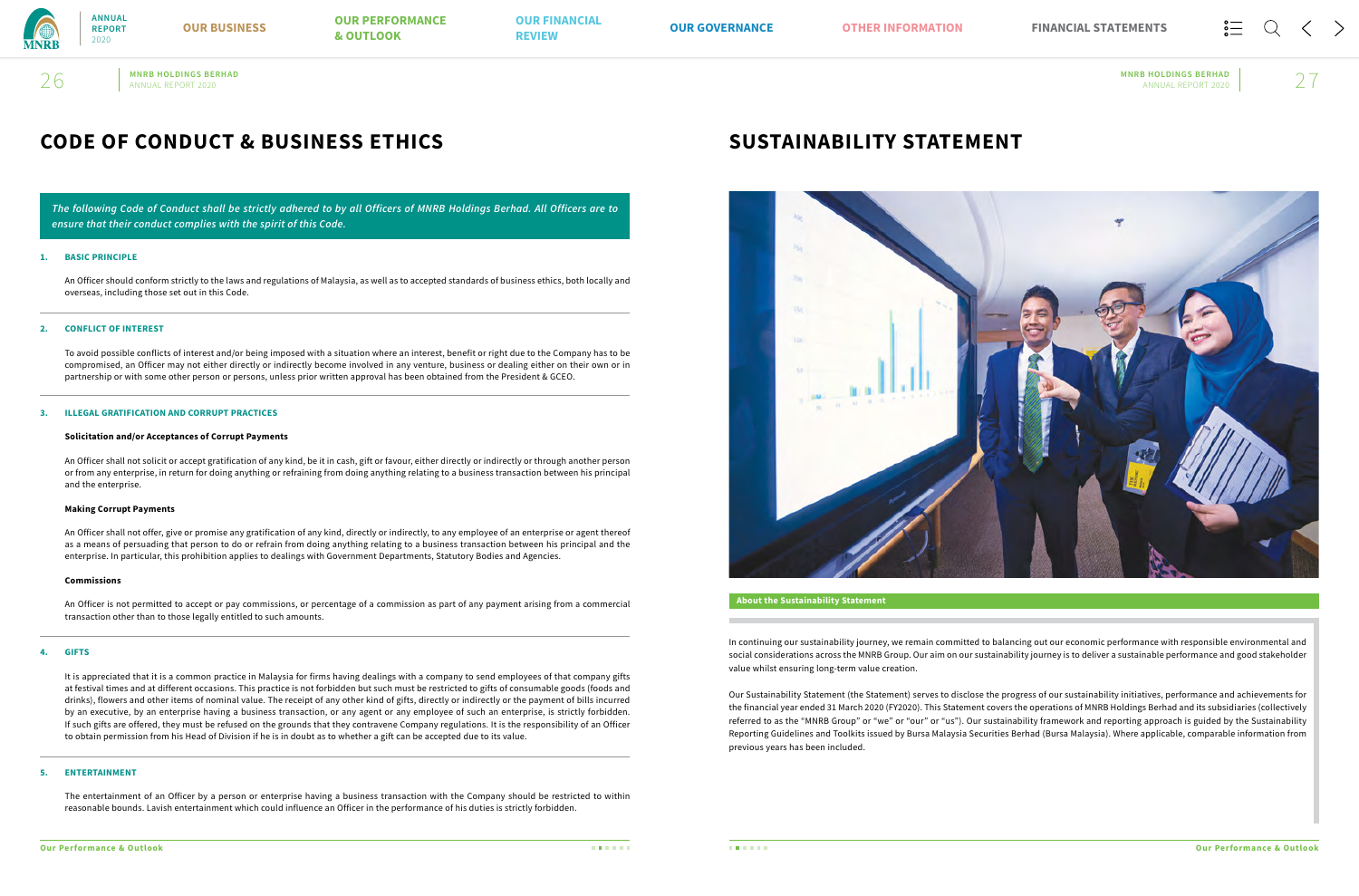

# **MNRB HOLDINGS BERHAD MNRB HOLDINGS BERHAD**  $28$  MNRB HOLDINGS BERHAD MNRB HOLDINGS BERHAD ANNUAL REPORT 2020  $\vert$  29

### **SUSTAINABILITY STATEMENT**

### **Continuing Our Sustainability Journey**

### **Our Sustainability Approach**

We believe that the success of our business depends on our ability to identify and address economic, environmental and social (EES) issues, which represent the risks and opportunities relevant to our business. We continue to adopt the UN Sustainable Development Goals (SDGs) as a framework for our Sustainability Approach. Within this framework, we continue to implement our sustainability agenda through our key themes:

- Building enduring and mutually beneficial relationships with local and international insurers and takaful operators for the good of the insurance and takaful ecosystem; • Understanding clients' expectations and maintaining the credibility of our products
- and services; • Providing specialised products and services for various segments of the market;
- Upholding corporate governance practices across the MNRB Group;
- Strengthening our IT systems and protecting confidential information belonging to our stakeholders; and
- Applying technological innovation to enhance process efficiency and support comprehensive business analysis.

• Retaining and engaging our employees through continuous training; and • Nurturing talent through succession planning.

- Making improvements to the well-being of local communities through corporate responsibility programmes;
- Fostering the growth of the local insurance and takaful industry through our market training and scholarship programmes; and
- Continuously mitigating the environmental impact arising from our business operations.



# **Our Sustainability Governance**

As per our previous Sustainability Statement, our sustainability governance structure remains unchanged. Our corporate sustainability strategy and performance are overseen by the Board of Directors and supported by the Risk Management Committee of the Board, Operational Risk Management Committee and Sustainability Working Group (SWG). Our membership and the responsibilities of the SWG are set out in our SWG Terms of Reference.

Diagram 1: Sustainability Governance

Accountable for overall management of our corporate strategy and performance, taking into account the EES impacts related to business operations.

Oversees the delegation of duties by the Board related to the implementation of strategies and overall management of sustainability matters.



Assists the Board and RMCB to monitor the implementation of strategies and oversees the process of identification, monitoring and management of sustainability matters.

Responsible for the identification of material sustainability matters, as well as for monitoring and reporting relevant measures and indicators, based on support provided by sustainability champions across various departments.

The SWG provides progress updates on sustainability performance to the ORMC and RMCB periodically.

**SUSTAINABILITY STATEMENT**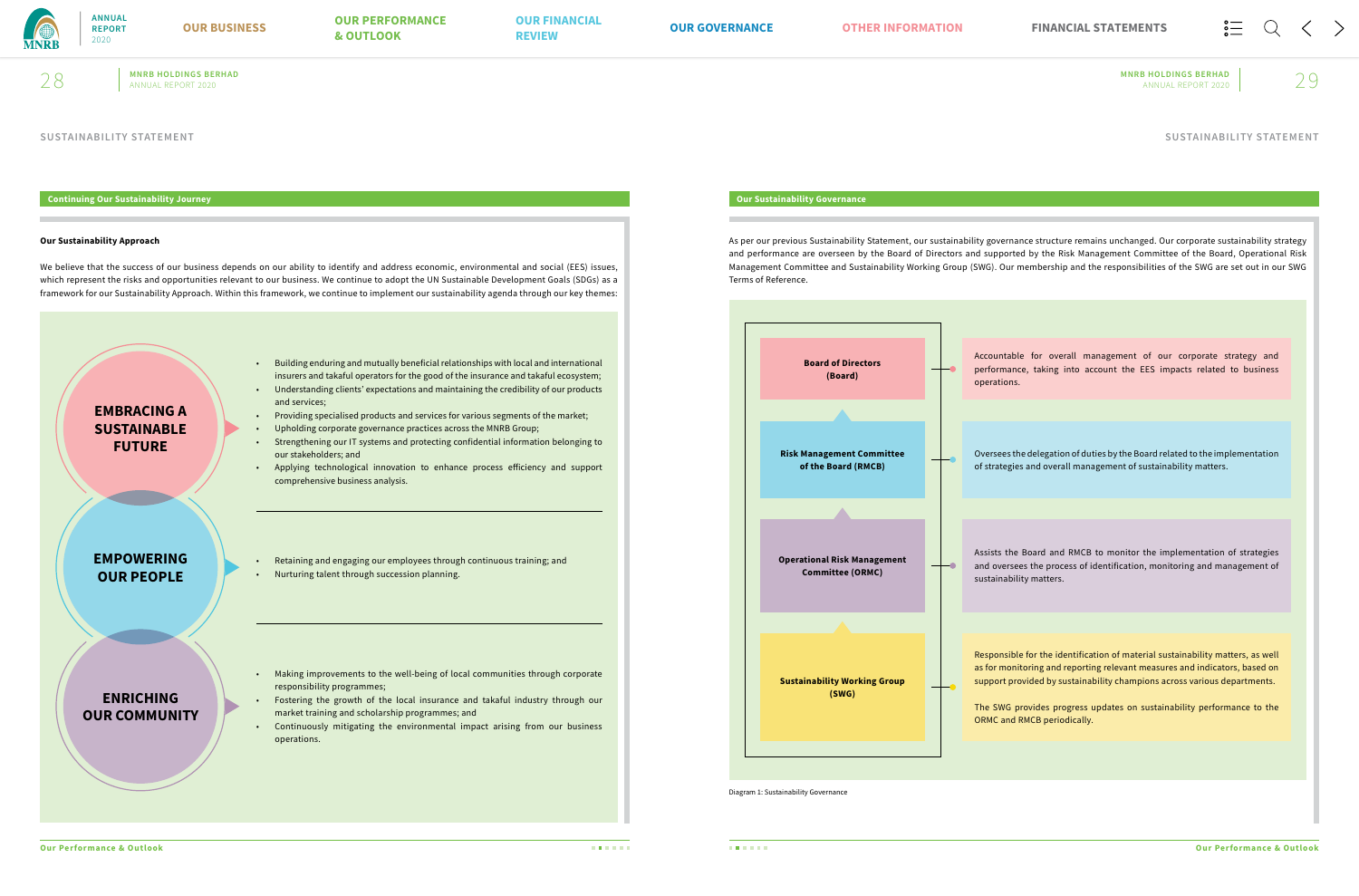

 $30$  MNRB HOLDINGS BERHAD ANNUAL REPORT 2020  $\mid$  31

**MNRB HOLDINGS BERHAD MNRB HOLDINGS BERHAD**

### **Materiality Assessment – Harmonising Business & Stakeholder Perspectives**

As shown in **Diagram 3**, the Board of Directors, Regulators/Government Bodies, Investors/Shareholders, Agents, Employees and Clients are perceived as key stakeholder groups with a high level of influence and dependence on the MNRB Group.

We continue to adopt a structured approach as recommended by the Bursa Malaysia Sustainability Reporting Guide for materiality assessment. Over the course of FY2020, we revisited the materiality assessment process and concluded that since there was no major change to the business operating environment, we would adopt the same sustainability materiality assessment as the last financial year (FY2019). In all this, we remain committed to our four-step approach on harmonising business needs with stakeholder interests as summarised in **Diagram 2** below. Our aim is to reassess our business conditions every year and make a decision as to whether to renew our materiality assessment process.

| <b>Review Existing List of</b><br><b>Sustainability Matters</b>                                                                                                                                                                            | Impact<br><b>Assessment</b>                                                                                                                                                                                                                                                                                                        | <b>Stakeholder</b><br><b>Engagement</b>                                                                                                                                                                                                                                                                                                                              | <b>Validation &amp;</b><br>Approval                                                                                                                              |
|--------------------------------------------------------------------------------------------------------------------------------------------------------------------------------------------------------------------------------------------|------------------------------------------------------------------------------------------------------------------------------------------------------------------------------------------------------------------------------------------------------------------------------------------------------------------------------------|----------------------------------------------------------------------------------------------------------------------------------------------------------------------------------------------------------------------------------------------------------------------------------------------------------------------------------------------------------------------|------------------------------------------------------------------------------------------------------------------------------------------------------------------|
| Refer to both internal and<br>external references such as<br>business risks presented in<br>the risk registers, emerging<br>risks reported in the industry<br>specific publications and<br>international voluntary<br>reporting standards. | Review the outcome of the<br><b>Impact Assessment exercise</b><br>to determine the significance<br>of the sustainability matters<br>to the business, by taking<br>into account the degree<br>of impact and likelihood<br>of occurrence of events<br>associated with/in the<br>context of the identified<br>sustainability matters. | Review the outcome of the<br>Stakeholder Prioritisation Exercise<br>to identify key stakeholder groups<br>with a high level of influence and<br>dependence on the MNRB Group.<br>Engage with our key internal<br>and external stakeholder groups<br>through surveys to gauge their<br>views on the importance of each<br>sustainability matter to the<br>MNRB Group. | Present the outcome of<br>the overall materiality<br>assessment, i.e. the<br><b>Materiality Matrix to</b><br>the ORMC and RMCB for<br>deliberation and approval. |
|                                                                                                                                                                                                                                            | $\overline{2}$                                                                                                                                                                                                                                                                                                                     | 3                                                                                                                                                                                                                                                                                                                                                                    |                                                                                                                                                                  |

Diagram 2: Materiality Assessment Process



**Diagram 4** below illustrates our Materiality Matrix. Our sustainability matters are grouped into three (3) themes, i.e. "Ensuring a Sustainable Future", "Empowering our People" and "Enriching our Community". Client satisfaction, strategic partnership and business expansion, responsible products and services, technological innovation, talent development, and data privacy and security are our top six (6) material sustainability matters which are of high importance to our stakeholders and business. The efforts to manage and monitor the MNRB Group's performance in these six (6) areas are discussed in the subsequent sections of our Statement.

Diagram 4: Materiality Matrix



### **SUSTAINABILITY STATEMENT SUSTAINABILITY STATEMENT**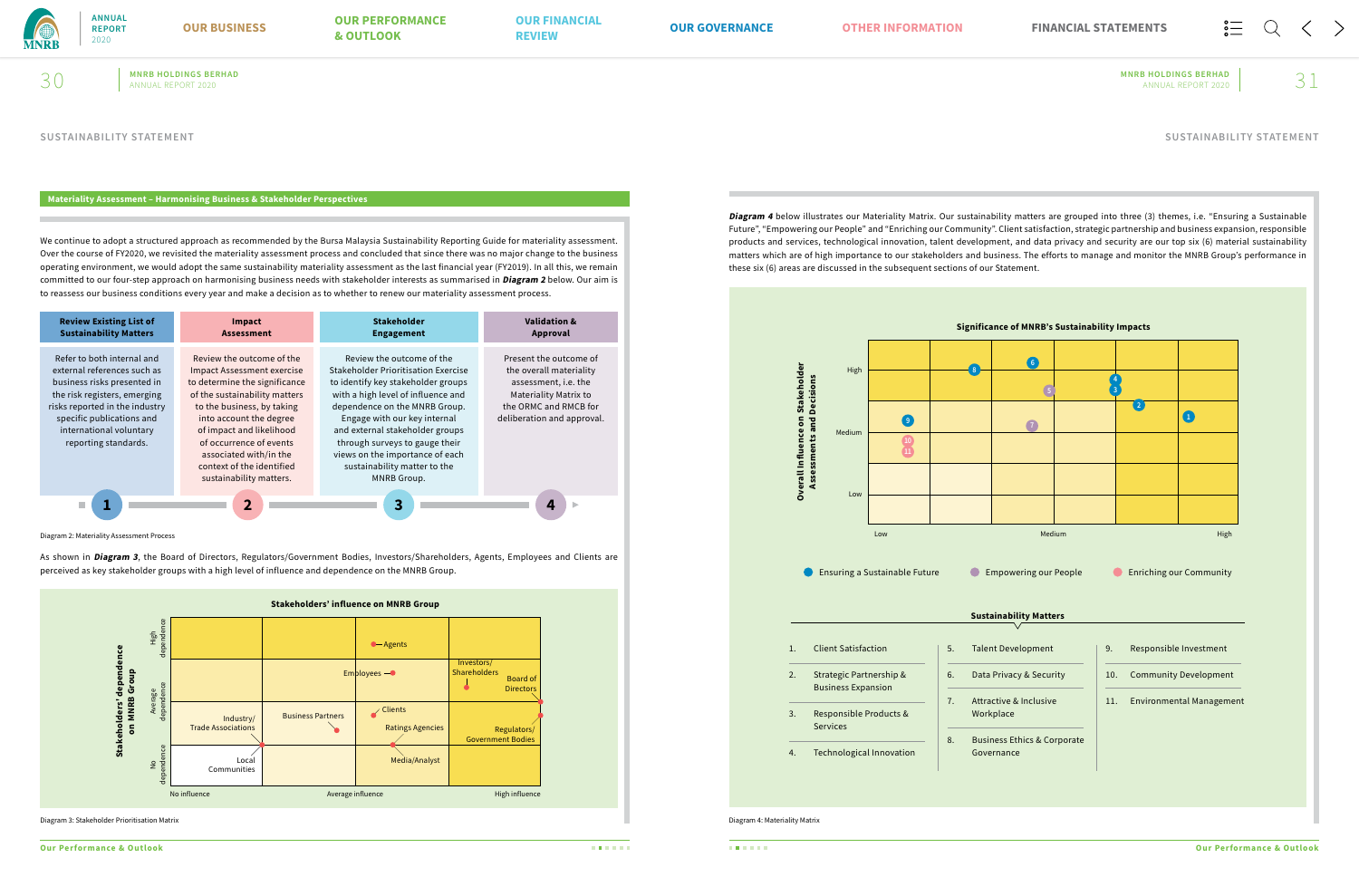

# **MNRB HOLDINGS BERHAD MNRB HOLDINGS BERHAD**  $32$  MNRB HOLDINGS BERHAD MNRB HOLDINGS BERHAD ANNUAL REPORT 2020  $\sim$  33

# **EMBRACING A SUSTAINABLE FUTURE**

**Value Created for the Business & Stakeholders**

We will continue to incorporate client feedback into our service offerings to provide solutions that meet their needs. By improving customer satisfaction and loyalty, we can expand our reach and subsequently contribute to positive business outcomes.

i) The following table highlights the performance outcomes relating to the effectiveness of customer service at Takaful IKHLAS over the three-year (3-year) period from 2017-2019:

| <b>Complaints Handling</b>   | <b>Targeted TAT</b>    |                    |         | <b>Actual TAT</b> |         |         | <b>Corrective</b>                  |
|------------------------------|------------------------|--------------------|---------|-------------------|---------|---------|------------------------------------|
| <b>Turnaround Time (TAT)</b> | 2017                   | 2018               | 2019    | 2017              | 2018    | 2019    | <b>Measures</b>                    |
| Takaful IKHLAS Family        |                        | 14 days<br>14 davs |         |                   | 14 days | 16 days | Close monitoring on TAT and follow |
| Takaful IKHLAS General       | $14$ days <sup>*</sup> | 14 davs            | 14 days | 12 days*          | 11 davs | 5 days  | up with complaint handlers.        |

*Notes:*

*\* For 2017, the TAT statistics were reported under Takaful IKHLAS Berhad. The 12-month reporting period covers the months of January to December.*



### ii) The following table highlights the number of customer complaints received and resolved at Takaful IKHLAS over the three-year (3-year)



period from 2017-2019:

|                        | <b>Number of Complaints Received</b> |      |      | Number of Complaints Resolved |                  |                  |                                                                                |
|------------------------|--------------------------------------|------|------|-------------------------------|------------------|------------------|--------------------------------------------------------------------------------|
| <b>Company</b>         | 2017                                 | 2018 | 2019 | 2017                          | 2018             | 2019             | <b>Remarks</b>                                                                 |
| Takaful IKHLAS Family  |                                      | 76   | 74   | 100%                          | 100%<br>resolved | 100%<br>resolved | As per actual BNM's requirement on<br><b>Complaints Statistical Submission</b> |
| Takaful IKHLAS General | $128*$                               | 46   | 72   | resolved                      | 100%<br>resolved | 100%<br>resolved | (including Ombudsman Financial<br>Services cases)                              |

*Notes:*

*\* For 2017, the complaints statistics were reported under Takaful IKHLAS Berhad. The 12-month reporting period covers the months from January to December. Customer complaints were recorded during the reporting period and resolved within the TAT.*

In today's rapidly-changing and competitive environment, the need for new ideas, skills and opportunities has become apparent. We believe in the power of strategic partnerships when creating new channels for value creation and embracing innovation to benefit our business and the community.

At Malaysian Re, our dedicated functions are tasked with overseeing the overall management of partnerships and collaborations. Business optimisation is sustained by increasing participation in profitable businesses, securing new potential, and growing non-property lines. We are aware of our business growth and expansion in selected primary market segments. We tactically seek opportunities exploring critical areas of development and distribution in specialised and non-conventional products. This is in line with our Value Creation Plan-Business Transformation 2020 (VCP-T20) Programme, which is part of our Vision and Key Performance Indicator (KPI) fulfilment. At our takaful subsidiaries, both Takaful IKHLAS Family and Takaful IKHLAS General have also embedded the VCPs in their strategic business plans.

Malaysian Re has also been involved in regional insurance industry activities such as the ASEAN Insurance Congress (AIC), Singapore International Reinsurance Conference (SIRC), East Asian Insurance Congress (EAIC), Asian Reinsurance Summit (ARS), among others, with the aim of furthering and developing international collaboration in the field of insurance and reinsurance.

In addition, we leverage on partnerships and various global platforms to facilitate knowledge transfer between our employees and others, as well as ensure our employees' skills are constantly upgraded. This is seen in **Diagram 5**.

### **STRATEGIC PARTNERSHIP & BUSINESS EXPANSION**

# **SUSTAINABILITY STATEMENT SUSTAINABILITY STATEMENT**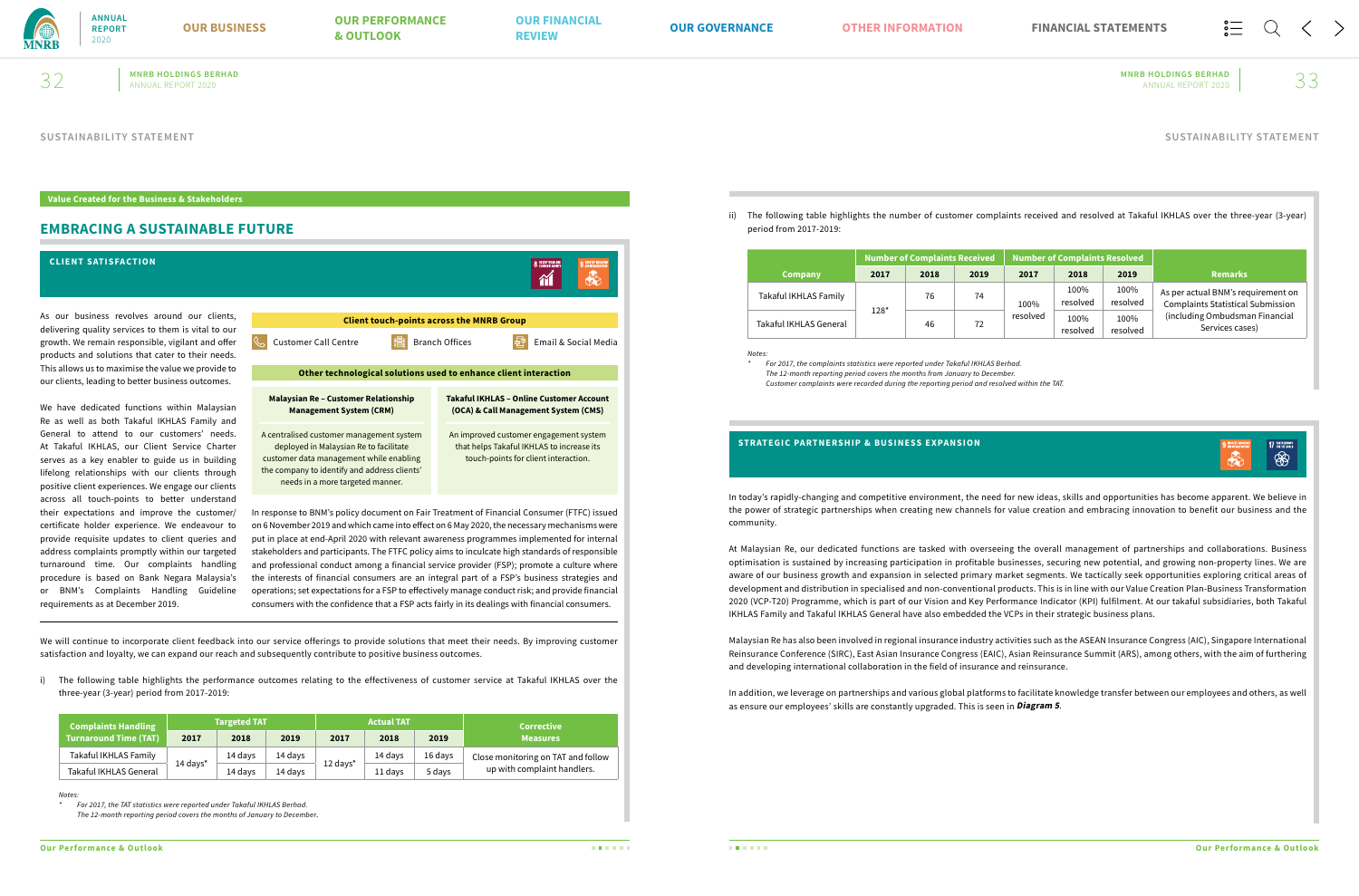

**MNRB HOLDINGS BERHAD MNRB HOLDINGS BERHAD**  $34$  MNRB HOLDINGS BERHAD MNRB HOLDINGS BERHAD ANNUAL REPORT 2020  $\sim 35$ 

Diagram 5: Key Strategic Partnerships by Malaysian Re

|                                                                                                                                                                                                                                                                                                                                                                                                                                                                                                                                                               | Malaysian Re - Our Key Strategic Partnerships<br>*New                                                                                                                                                                                                                                                                                      |                                                                                                                                                                                                                                                                                                                                                                                                                                                                                                                                                                                                                  | Our contributions to the local reinsurance and retaka                                                                                                                                                                                                                                                                                                                                                  |                                                                                                              |
|---------------------------------------------------------------------------------------------------------------------------------------------------------------------------------------------------------------------------------------------------------------------------------------------------------------------------------------------------------------------------------------------------------------------------------------------------------------------------------------------------------------------------------------------------------------|--------------------------------------------------------------------------------------------------------------------------------------------------------------------------------------------------------------------------------------------------------------------------------------------------------------------------------------------|------------------------------------------------------------------------------------------------------------------------------------------------------------------------------------------------------------------------------------------------------------------------------------------------------------------------------------------------------------------------------------------------------------------------------------------------------------------------------------------------------------------------------------------------------------------------------------------------------------------|--------------------------------------------------------------------------------------------------------------------------------------------------------------------------------------------------------------------------------------------------------------------------------------------------------------------------------------------------------------------------------------------------------|--------------------------------------------------------------------------------------------------------------|
|                                                                                                                                                                                                                                                                                                                                                                                                                                                                                                                                                               | indirectly fortify the growth of the industry                                                                                                                                                                                                                                                                                              | Partnerships to promote industry-wide collaboration and transfer of knowledge to drive innovation, address skill needs and                                                                                                                                                                                                                                                                                                                                                                                                                                                                                       |                                                                                                                                                                                                                                                                                                                                                                                                        |                                                                                                              |
| Partnership on research -<br><b>ASEAN Insurance Pulse</b>                                                                                                                                                                                                                                                                                                                                                                                                                                                                                                     | Participation in industry-<br>specific conferences                                                                                                                                                                                                                                                                                         | Partnership with a Managing Agent of<br>Lloyd's Syndicate                                                                                                                                                                                                                                                                                                                                                                                                                                                                                                                                                        | <b>Central Administration</b><br><b>Bureau (CAB)</b>                                                                                                                                                                                                                                                                                                                                                   | <b>MMI</b>                                                                                                   |
| Malaysian Re's continuous commitment<br>to supporting the overall integration of<br>the ASEAN marketplace culminated in the<br>launch of the 3rd edition of ASEAN Insurance<br>Pulse 2019. The annual publication is<br>undertaken in collaboration with a<br>Zurich-based research agency.<br>This publication aims to inform<br>policymakers, industry players and other<br>stakeholders on the current state and future<br>prospects of the ASEAN region's non-life<br>insurance markets as well as discover ways<br>in which to close the protection gap. | Malaysian Re participated in several<br>industry specific conferences/<br>meetings annually, which allowed<br>us to learn from other industry<br>players through open dialogue and<br>knowledge sharing platforms.<br>This provided us the opportunity to<br>collaborate and find solutions<br>to address industry-specific<br>challenges. | Malaysian Re's partnership with a Managing Agent of Lloyd's<br>Syndicate, is a key component of our VCP-T20 Programme as<br>we aspire to become a leading reinsurer in the region.<br>With this, we are able to drive innovation, increase market<br>access, enhance customer value propositions in specialty<br>product markets, address skills development needs.                                                                                                                                                                                                                                              | We facilitate efficient<br>administration of accounting<br>and claims, as well as simplify<br>settlements for facultative<br>and coinsurance businesses<br>to ensure efficient monthly<br>settlements of net balances<br>(i.e. premium and claims).                                                                                                                                                    | We serve as<br>Manager<br>high-risk in<br>provides<br>to vehicle<br>difficulty in<br>insurance fre<br>insura |
| *Partnership on research -                                                                                                                                                                                                                                                                                                                                                                                                                                                                                                                                    | *Partnership with a leading specialist                                                                                                                                                                                                                                                                                                     | *Partnership with a reputable                                                                                                                                                                                                                                                                                                                                                                                                                                                                                                                                                                                    | Secretariat to the<br><b>Malaysian Energy Risks</b><br><b>Consortium (MERIC)</b>                                                                                                                                                                                                                                                                                                                       | <b>Manager</b><br>Aviatic                                                                                    |
| <b>Malaysian Insurance Highlights</b><br>Malaysian Re launched the inaugural<br>Malaysian Insurance Highlights (MIH)<br>publication in December 2019.<br>The annual publication contains vital<br>statistics and key trends relating to the<br>domestic insurance and takaful industry,<br>along with the insights from industry<br>executives and senior professionals.                                                                                                                                                                                      | <b>Managing General Agent (MGA)</b><br>Malaysian Re's partnership with a<br>leading specialist MGA, sees Malaysian<br>Re providing capacity in exchange for<br>underwriting specialists with the aim<br>of ensuring revenue diversification,<br>expansion of the Company's<br>geographical reach, and resource<br>optimisation.            | foreign reinsurer<br>Malaysian Re's partnership with a reputable foreign reinsurer<br>enables collaboration on the provision of quotations and<br>the capacity to underwrite Engineering risk in Malaysia.                                                                                                                                                                                                                                                                                                                                                                                                       | We develop underwriting skills<br>and promote knowledge and<br>skill sharing within the energy<br>business in Malaysia with a view<br>to increasing local retention.                                                                                                                                                                                                                                   | We provi<br>services<br>quotation<br>aviation bu<br>(this is also<br>skil                                    |
|                                                                                                                                                                                                                                                                                                                                                                                                                                                                                                                                                               | *Collaboration with regional<br>national reinsurers<br>Malaysian Re is collaborating with<br>regional national reinsurers to<br>garner reciprocal business while<br>efficiently managing risks through<br>aggregate optimisation and revenue<br>diversification.                                                                           | *Partnership with a reputable life reinsurer<br>Malaysian Re's partnership with a reputable life reinsurer<br>for expansion of its family retakaful business is enhancing<br>the Malaysian Re Retakaful Division or MRRD's offering<br>of sustainable family retakaful solutions to family takaful<br>operators. At the same time, the life reinsurer provides<br>assistance via underwriting technical pricing, product<br>development, as well as global insights and experience<br>analysis. The capability of MRRD to write both Family and<br>General retakaful business strengthens Malaysian Re's ability | Over the years, Takaful IKHLAS has been involved in :<br>develop products and services for targeted stakeholde<br>medium-sized enterprises (SMEs) as well as members<br>financial institutions and government agencies to pro<br>These strategic partnerships benefit everyone: They e<br>to expand development opportunities by being expos<br>allow companies to offer solutions better suited to ou |                                                                                                              |

## **of the Malaysian Aviation Pool (MAP)**

ide underwriting and insurance ns to the general usiness in Malaysia for knowledge and ll sharing).

# **Key Market Services Programmes**

# **P** Services

an Administration that manages a nsurance pool that motor insurance owners who face n obtaining motor om the commercial ance market.

We streamline and control premium charges and policy wordings to improve the quality of products, whilst ensuring compliance with Intercompany Agreements on General Insurance Businesses.

strategic partnerships with leading local financial institutions and government agencies to er groups. These stakeholder groups encompass people with disabilities, farmers, small and s of the lower income B40 community. These partnerships signify the collaboration between ovide all components of society with better access to affordable takaful products.

enable us to broaden our scope and increase market accessibility, while employees are able sed to new perspectives and expertise. Closer ties between complementary businesses also ar clients and the community, hence contributing to long-term business growth.

### **Secretariat of the Rating Committee**

We were appointed by BNM to develop technical expertise and professionalism within the industry, facilitate favourable coverage at competitive terms and promote optimum retention within the country.

### **Manager of Scheme for Insurance of Large and Specialised Risks (SILSR)**

### **Re-Banjir System**

We offer members of Persatuan Insurans Am Malaysia (PIAM) and Malaysian Takaful Association (MTA) a Malaysian flood risk analysis tool. Re-Banjir enables the estimation of flood exposure and a better understanding of the effects of flooding on portfolios.

**SUSTAINABILITY STATEMENT SUSTAINABILITY STATEMENT**

### ful industry through a series of market services programmes are presented below.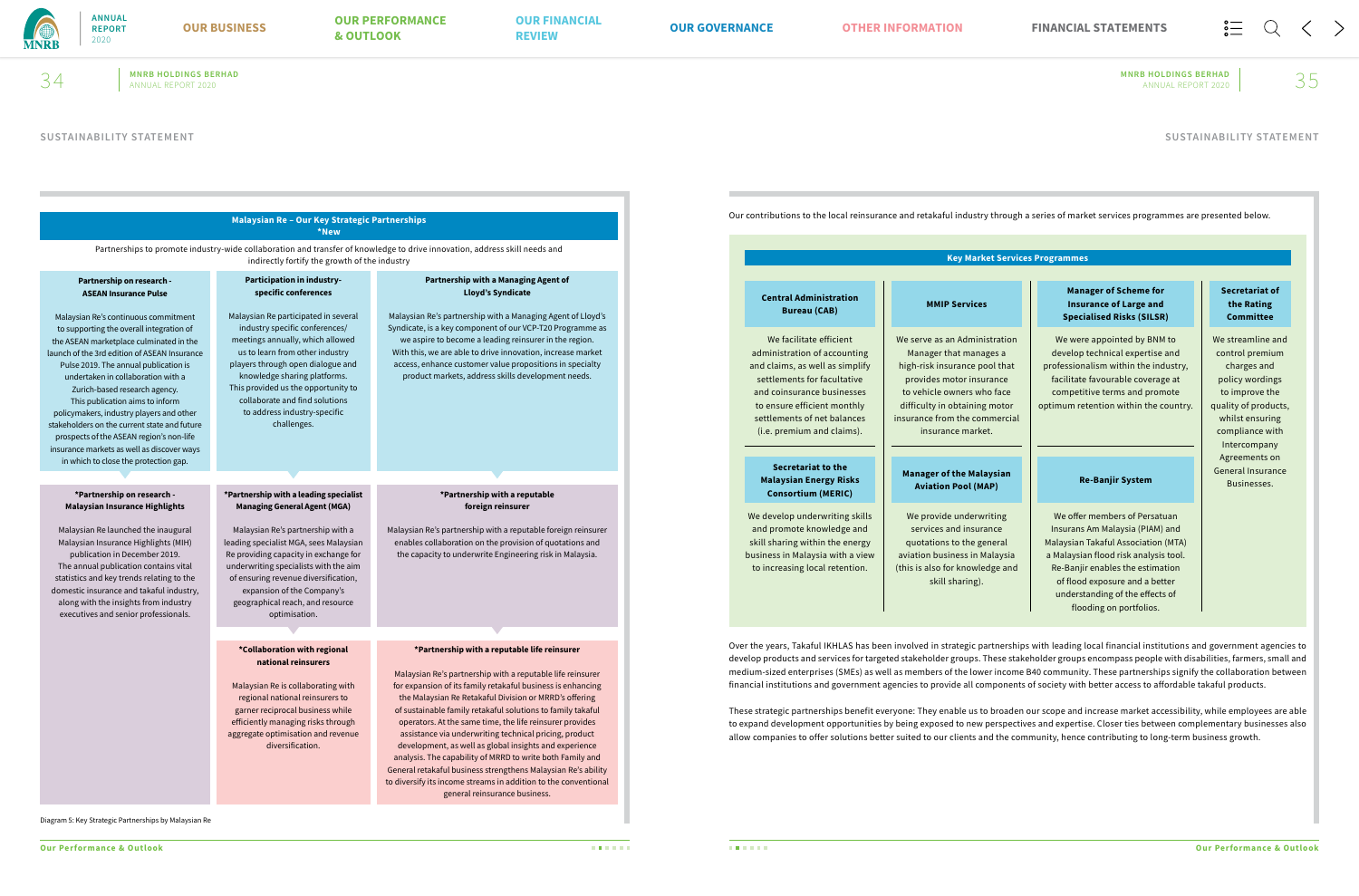

**MNRB HOLDINGS BERHAD MNRB HOLDINGS BERHAD**  $36$  MNRB HOLDINGS BERHAD MNRB HOLDINGS BERHAD ANNUAL REPORT 2020  $\sim$  37

# **Takaful IKHLAS Family and General – Key Strategic Partnerships**

- *IKHLAS Takaful Gadai Janji (MRTT)*, a home financing protection plan.
- *Takaful Amani Didik*, an education takaful plan, with the objective to encourage people to save money for their children's education. Takaful lends assistance to ensure the objective is met.
- *Agro Bestari-i*, an education takaful plan, with the objective to encourage people to save money for their children's education. Takaful lends assistance to ensure this objective is met.
- *Agro Nurani,* a takaful protection plan, specifically for persons with disabilities (PWD). It aims to increase takaful penetration rate amongst PWDs and is designed to be affordable with convenient claim processes.
- *Agro Mabrur-i,* affordable, accessible and easily understandable insurance and takaful products aimed at low income groups.
- In January 2020, Takaful IKHLAS Family forged a strategic partnership with a conventional Life Company. This partnership is part of Takaful IKHLAS Family's strategy to expand the agency force and to penetrate new markets. Under this arrangement, four (4) Takaful IKHLAS' products were promoted, namely:
	- (i) *IKHLAS Preferred Term Takaful;*
	- (ii) *IKHLAS Savings Prime Takaful* which focuses on health protection and savings;
	- (iii) *IKHLAS Education Plus* which caters to children's protection and savings; and
	- (iv) *IKHLAS Wanita Elegance,* a protection specifically for women.

With the high potential growth and increasing demand for takaful, this strategic partnership will contribute positively to the growth of takaful-related products for Takaful IKHLAS Family and offer protection to Malaysians.

### **Partnerships with Financial Institutions**

• Takaful IKHLAS General is currently in collaboration with various financial institutions to distribute its range of general takaful products.

These partnerships enable the Company to expand its outreach in the distribution of takaful products nationwide and expand takaful penetration. The partnerships aim to increase Takaful IKHLAS' brand position in the market and enhance business turnover.

These bancatakaful arrangements also provides customers with competitive products, risk management expertise as well as simplified and improved transaction processes via a one-stop-centre for new business, renewals and claims.

### **Partnerships with Financial Institutions**

**Takaful IKHLAS Family Takaful IKHLAS General**

# **Takaful IKHLAS Family and General – Key Strategic Partnerships**

Takaful IKHLAS is collaborating with Lembaga Pembiayaan Perumahan Sektor Awam (LPPSA) to provide the *IKHLAS Mortgage Reducing Term Takaful*, a home financing protection plan, to government servants. It offers competitive pricing that enables government servants to lower their costs to own a home.

### **Partnership with Government Bodies**

Takaful IKHLAS is collaborating with a few "community-based" organisations to develop asnaf (zakat recipients) into takaful entrepreneurs (takaful agents) by providing the knowledge and skills to help them generate their own income in a sustainable manner.

### **Partnership with Government Bodies**

Takaful IKHLAS General's collaboration with an Insurtech company (since 2019) has enabled the distribution of affordable *Personal Accident (PA)* coverage for travel.

Insurtech refers to the use of technological innovation designed to optimise savings and efficiency from the current insurance industry model. Such collaboration bridges the gap between the fast-paced innovation of insurtech companies as well as the risk management and risk transfer capabilities of Takaful IKHLAS General. Currently, Takaful IKHLAS General provides a short-term PA coverage for bus commuters.

Takaful IKHLAS General is also looking to work with other Insurtech companies.

### **Partnership on Insurtech**

There are several collaborations underway with various institutions and agencies to offer the Idaman Scheme, a takaful protection scheme, via monthly contribution deduction for members and employees up to their retirement age. The scheme serves as added protection and savings for members (mostly in the B40 category) as they work until their retirement.

# **Other Partnerships**

A collaboration is underway with Universiti Sultan Zainal Abidin (UniSZA) which involves the provision of a research grant to UniSZA for the development of the *Crop Micro Takaful Scheme* for smallholder farmers in Malaysia.

The research aims to determine a feasible structure for the provision of the *Crop Micro Takaful Scheme* to smallholder farmers.

### **Partnership on Research**

**Takaful IKHLAS Family Takaful IKHLAS General**

**SUSTAINABILITY STATEMENT SUSTAINABILITY STATEMENT**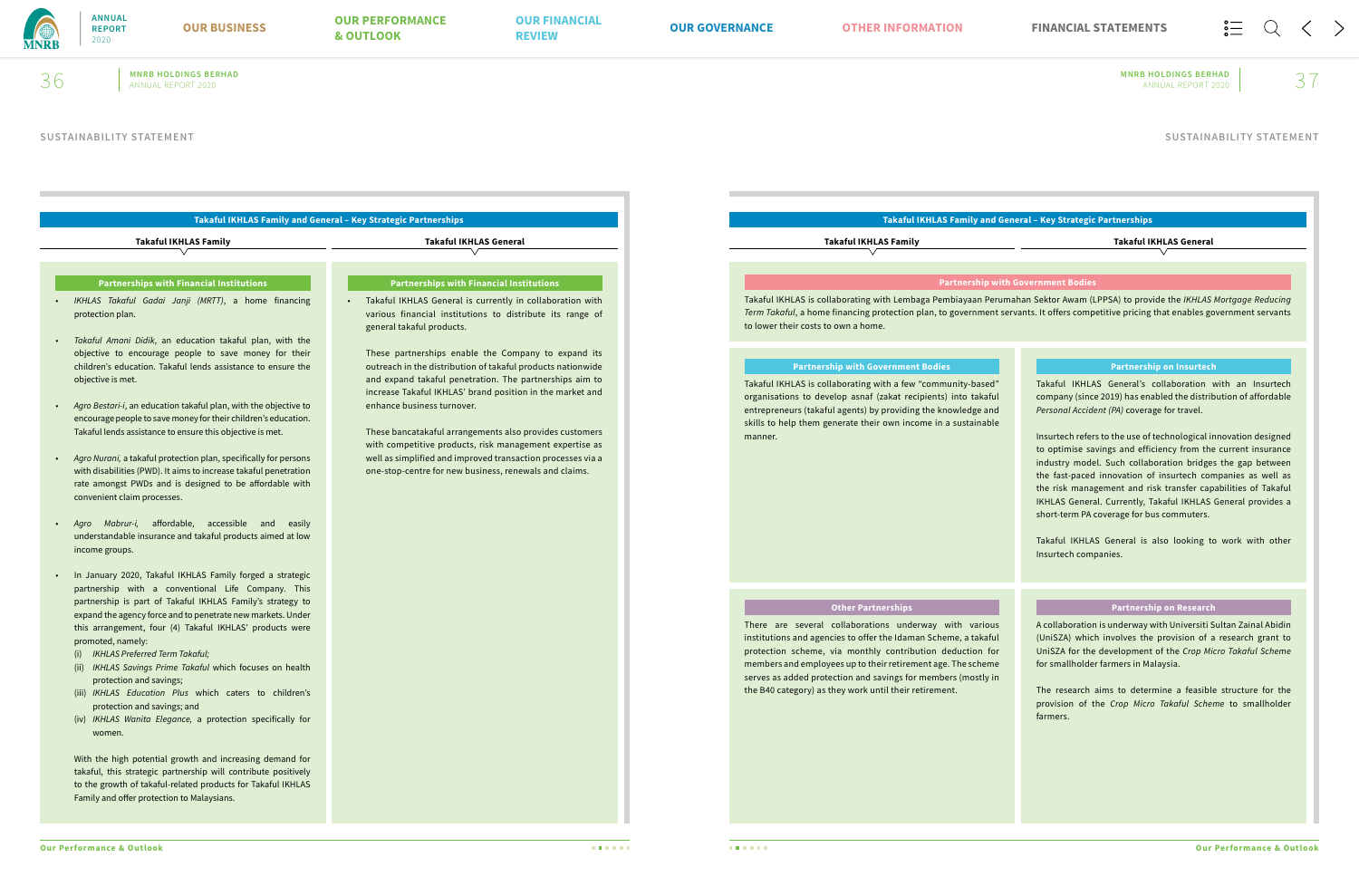

**MNRB HOLDINGS BERHAD MNRB HOLDINGS BERHAD**  $38$  MNRB HOLDINGS BERHAD MNRB HOLDINGS BERHAD ANNUAL REPORT 2020  $\sim 39$ 

In line with our Vision of "**We Protect Everyone**", we strive to provide reinsurance and takaful solutions that protect against emerging economic, environmental and social risks. From a sustainability perspective, additional focus is given towards risks that relate to climate change and the protection of socially disadvantaged groups. We define responsible products and services as solutions that effectively tackle the environmental and social challenges faced by our stakeholders.

We work within our existing Underwriting Guidelines and Product Management Framework to develop products and services which address the challenges faced by the environment and socially-disadvantaged groups. Our efforts to date, include the following:

As a reputable reinsurer, takaful and retakaful services provider, our reputation is built on the trust that our stakeholders have in us. This is highly dependent on the quality and marketing of our products and services, the advice we provide our customers, and the personal conduct and capability of our agents. We strive to ensure our products are marketed and sold in a responsible manner as well as ensure that our customers are getting the appropriate information best suited to their needs.

| <b>Affordable Takaful Products</b>                                                                                                       | <b>Products for Specialised Communities</b>                                                             | <b>Products to address Climate Change</b>                                                                          |
|------------------------------------------------------------------------------------------------------------------------------------------|---------------------------------------------------------------------------------------------------------|--------------------------------------------------------------------------------------------------------------------|
| Agro Madani: Affordable Group Term<br>Takaful (GTT) and Group Personal<br>Accident (GPA).                                                | Agro Mabrur-i: GTT that provides<br>coverage for the B40 segment under<br>Perlindungan Tenang.          | Property & Engineering Reinsurance<br>(Treaty & Facultative): Reinsurance that<br>protects against property risks. |
| Takaful Prihatin: Affordable GTT and<br><b>GPA for business owners.</b>                                                                  | IKHLAS Bus Safe Ride: Provides travel<br>protection for express bus passengers<br>during their journey. |                                                                                                                    |
| Takaful Amani Plus: Affordable GTT<br>and GPA.                                                                                           | Agro Nurani: GTT and GPA that provides<br>coverage for handicapped people                               |                                                                                                                    |
| IKHLAS Waqf & Endowment: Value-based<br>initiative providing complimentary<br>waqf and endowment benefits to<br>individual participants. | registered with the Social Welfare<br>Department.<br>Agricultural Reinsurance: Reinsurance              |                                                                                                                    |
| <b>IKHLAS Basic Term Takaful: Affordable</b><br>Term Takaful.                                                                            | that protects against loss or damage to<br>crops and livestock.                                         |                                                                                                                    |
| <b>IKHLAS Value Term Takaful: Affordable</b><br>Term Takaful.                                                                            |                                                                                                         |                                                                                                                    |
|                                                                                                                                          |                                                                                                         |                                                                                                                    |
|                                                                                                                                          |                                                                                                         |                                                                                                                    |

During the year, Takaful IKHLAS constantly ensures that their agents and intermediaries receive the proper training in sales conduct which is undertaken by our in-house training division, IKHLAS Academy:

Sustainability requires meaningful convergence between our business interests and EES considerations. Being able to address our stakeholders' needs through responsible products and services is critical to our overall profitability, competitive market positioning and long-term financial viability.



| <b>Agency Code of Ethics</b>                                                                                               | <b>Balanced Score Card</b>                                                                                                                                  |
|----------------------------------------------------------------------------------------------------------------------------|-------------------------------------------------------------------------------------------------------------------------------------------------------------|
| Set standards on code of<br>conduct as per industry and MTA<br>guidelines                                                  | To encourage agents to consider<br>consumers' financial needs and<br>circumstances, provide proper<br>advice and ensure ethical and<br>professional conduct |
| Agents equipped with knowledge<br>on advisory principles, disclosure<br>of underwriting info and ethical<br>market conduct | agents' productivity<br>Increase<br>from 2.71 to 3.01 cases per month<br>Increase the number of active<br>agents from 900 to 1,200                          |

### **SUSTAINABILITY STATEMENT SUSTAINABILITY STATEMENT**

| <b>RESPONSIBLE PRODUCTS &amp; SERVICES</b> | 3 GOOD HEALTH<br>$ \mathsf{w}$ | GENDER<br><b>D</b> FOUNDLY<br>∽.<br>Å | <b>O DECENT WORK AND</b><br><b>O ECONOMIC GROWTH</b><br>W<br>88 L | <b>9 MOUSTRY</b> | $11 \text{ m}$ |
|--------------------------------------------|--------------------------------|---------------------------------------|-------------------------------------------------------------------|------------------|----------------|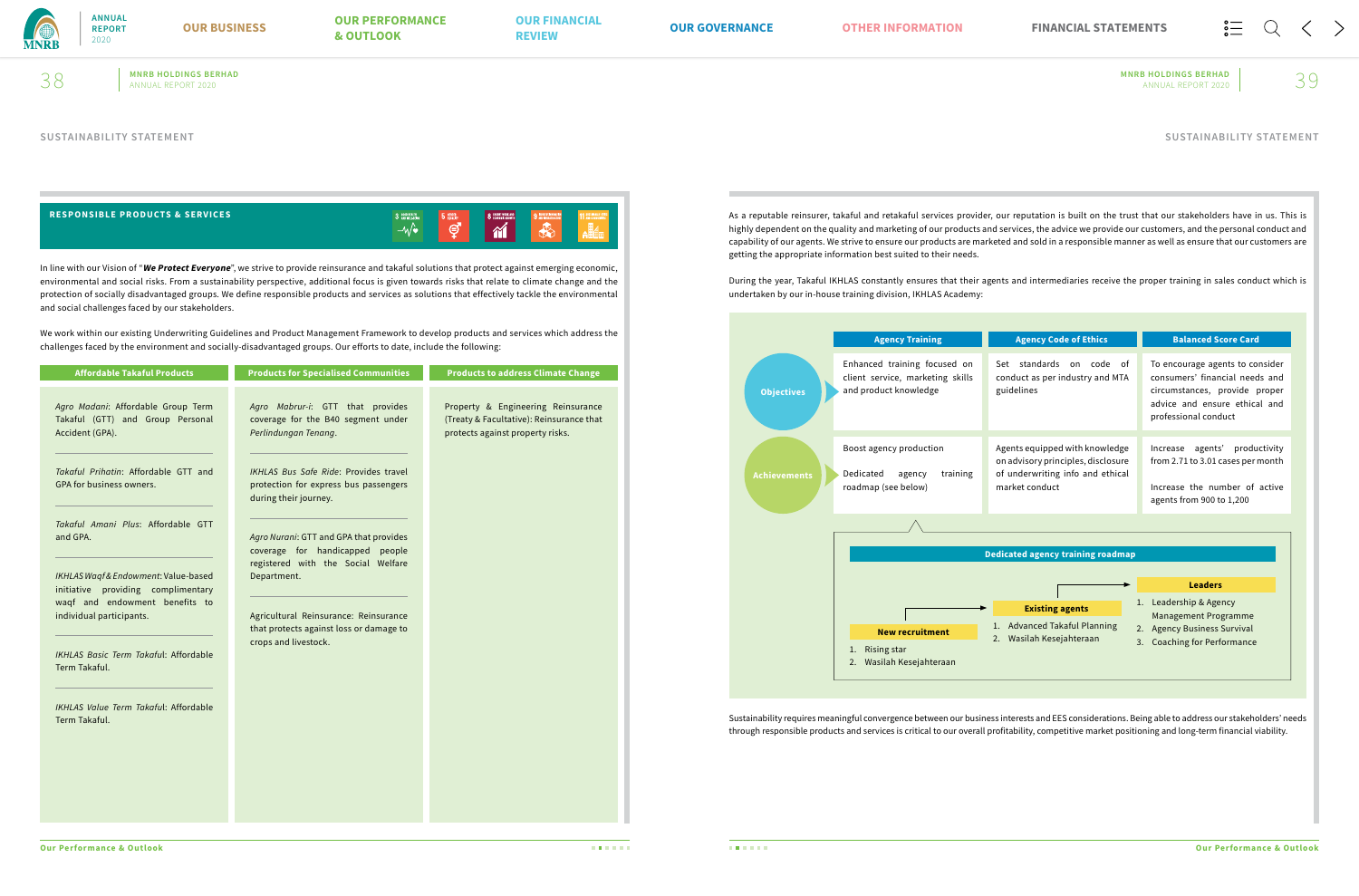

# **MNRB HOLDINGS BERHAD MNRB HOLDINGS BERHAD**  $40$  MNRB HOLDINGS BERHAD MNRB HOLDINGS BERHAD ANNUAL REPORT 2020  $41$

| <b>TECHNOLOGICAL INNOVATION</b>                                     |                                                                                                                                                                                                                                                                                                                                                                            |
|---------------------------------------------------------------------|----------------------------------------------------------------------------------------------------------------------------------------------------------------------------------------------------------------------------------------------------------------------------------------------------------------------------------------------------------------------------|
|                                                                     | In today's world, technological innovation has become a vital tool which is enabling businesses to drive efficiency, address evolving risks and<br>sustain profitability. At the MNRB Group, this is embodied within our High Performance Culture (HPC) programme and is enabling faster, simpler<br>solutions that strengthen our role as a responsible service provider. |
|                                                                     | Key Initiatives to Improve Process Efficiency through the Application of Innovative Technology<br>*New                                                                                                                                                                                                                                                                     |
|                                                                     | <b>Group</b>                                                                                                                                                                                                                                                                                                                                                               |
| * Robotic Processing<br><b>Automation (RPA)</b>                     | RPA is a pilot initiative to drive automation within the Group with a few identified user case studies.                                                                                                                                                                                                                                                                    |
|                                                                     | RPA enables us to automate manual and repetitive human tasks on data entry and reconciliation, reduce<br>human errors, as well as improve the turnaround time of the respective business processes which<br>subsequently lends to improved productivity and reduced operational costs.                                                                                     |
|                                                                     | Continuous feasibility studies and analyses are being undertaken to extend the adoption of RPA enterprise-<br>wide to improve overall business process, enable more timely regulatory reporting and enhance accuracy.                                                                                                                                                      |
| * Human Resource<br><b>System (HCMS)</b><br><b>Modernisation</b>    | Our human resources function has been technologically refreshed with the implementation of the new<br>system that provides end-to-end HR information on demand for strategic and tactical decisions to drive<br>business growth and manage risks.                                                                                                                          |
|                                                                     | The system enhances employee engagement and addresses daily routine difficulties.                                                                                                                                                                                                                                                                                          |
| * Innovation Lab<br>(InnoLab) and<br><b>Strategic Partnership</b>   | The InnoLab and STP initiatives are platforms for the Group to accelerate technological innovation by<br>enabling solutions conceptualisation and development performed by dedicated resources. This has the<br>potential to be extended to technology partnerships, if required.                                                                                          |
| <b>Programme (STP)</b>                                              | This initiative enables business boundary expansion, new product development and creative technology<br>innovation.                                                                                                                                                                                                                                                        |
|                                                                     | Through a strategic technology partnership, this initiative fosters front-end channel innovation especially<br>for the distribution channels, i.e. the agency and partners, as well as for customers via an enhanced digital<br>experience.                                                                                                                                |
|                                                                     | <b>Malaysian Re</b>                                                                                                                                                                                                                                                                                                                                                        |
| <b>Business Intelligent &amp;</b><br><b>Business Objects (BIBO)</b> | Continuous efforts are underway to improve the reporting functionality of the BIBO System.                                                                                                                                                                                                                                                                                 |
|                                                                     | BIBO continues to drive efficiency via an online reporting capability that enables data driven decision<br>making. This is giving us the agility to manoeuvre the required data and strengthen the reporting process.                                                                                                                                                      |

| <b>Key Initiatives to Improve Process Effici</b>                         |                                                                                                                                 |  |  |  |  |
|--------------------------------------------------------------------------|---------------------------------------------------------------------------------------------------------------------------------|--|--|--|--|
|                                                                          | <b>Tak</b>                                                                                                                      |  |  |  |  |
| <b>Agency Portal -</b><br><b>Point-of-Sales (i-POS)</b><br><b>System</b> | In addition to its current fun<br>and act as a medium of comn<br>is now more user-friendly. It<br>financial needs analysis, and |  |  |  |  |
| i-Family System                                                          | This system provides a full, fre<br>as new business, certificate se                                                             |  |  |  |  |
|                                                                          | It has a workflow capability<br>tracking, from scanning up to<br>administration.                                                |  |  |  |  |
| i-SMART Mobile<br><b>Application</b>                                     | i-SMART is a front-end applica<br>to facilitate new business sale                                                               |  |  |  |  |
|                                                                          | It performs financial needs an<br>sales illustrations, includes p<br>tracking of agents' field activi                           |  |  |  |  |
| * Online Customer<br><b>Account (OCA)</b>                                | This initiative takes the forr<br>register online and perform e<br>document references such as                                  |  |  |  |  |
|                                                                          | <b>Taka</b>                                                                                                                     |  |  |  |  |
| <b>Insurtech Initiative</b>                                              | This initiative drives busines<br>insurance for an online bus tio                                                               |  |  |  |  |
|                                                                          | It is also helping drive insurar                                                                                                |  |  |  |  |
|                                                                          | Pay as you drive motor takaft<br>rewards cautious drivers with                                                                  |  |  |  |  |
| <b>General Takaful System</b><br><b>Re-engineering (GTSR)</b>            | The GTSR is a programme to<br>operations including system u                                                                     |  |  |  |  |
|                                                                          | This initiative is yet to be imp                                                                                                |  |  |  |  |

### **Takaful IKHLAS General**

 $s$ s innovation via partnerships and simple yet attractive products e.g. travel icketing platform.

nce adoption via on-demand travel micro insurance products.

iul is an Insurtech solution that monitors driving behaviour via telematics and discounts on contributions.

to refresh and improve the overall business process from sales to backend upgrades and enhancements.

lemented.

### **Key Initiatives to Improve Process Efficiency through the Application of Innovative Technology \*New**

**ARAIL IKHLAS Family** 

In addition to its current function, i.e. to monitor i.e. to monitor proposes munication between the Company and its agents, this newly enhanced system also provides direct linkage to quotations and sales illustrations, generates enables online underwriting and approvals.

esh back-end policy administration with end-to-end business functionality such ervicing, claims, benefits payable, re-takaful and a finance integration module.

and automated documentation processes that provide efficient document archiving. This is helping to streamline work processes for proposal and policy

ation tool which enables agents and banca distributors to use mobile platforms es and the submission process in a paperless manner.

nalysis to determine what best fits customers' financial needs. It also generates payment gateways and a recurring payment facility, as well as enables the ities.

m of online self-service customer account (OCA) that allows customers to enquiries about their certificate status, payment due, contribution amount and income tax and e-certificate.

### **SUSTAINABILITY STATEMENT SUSTAINABILITY STATEMENT**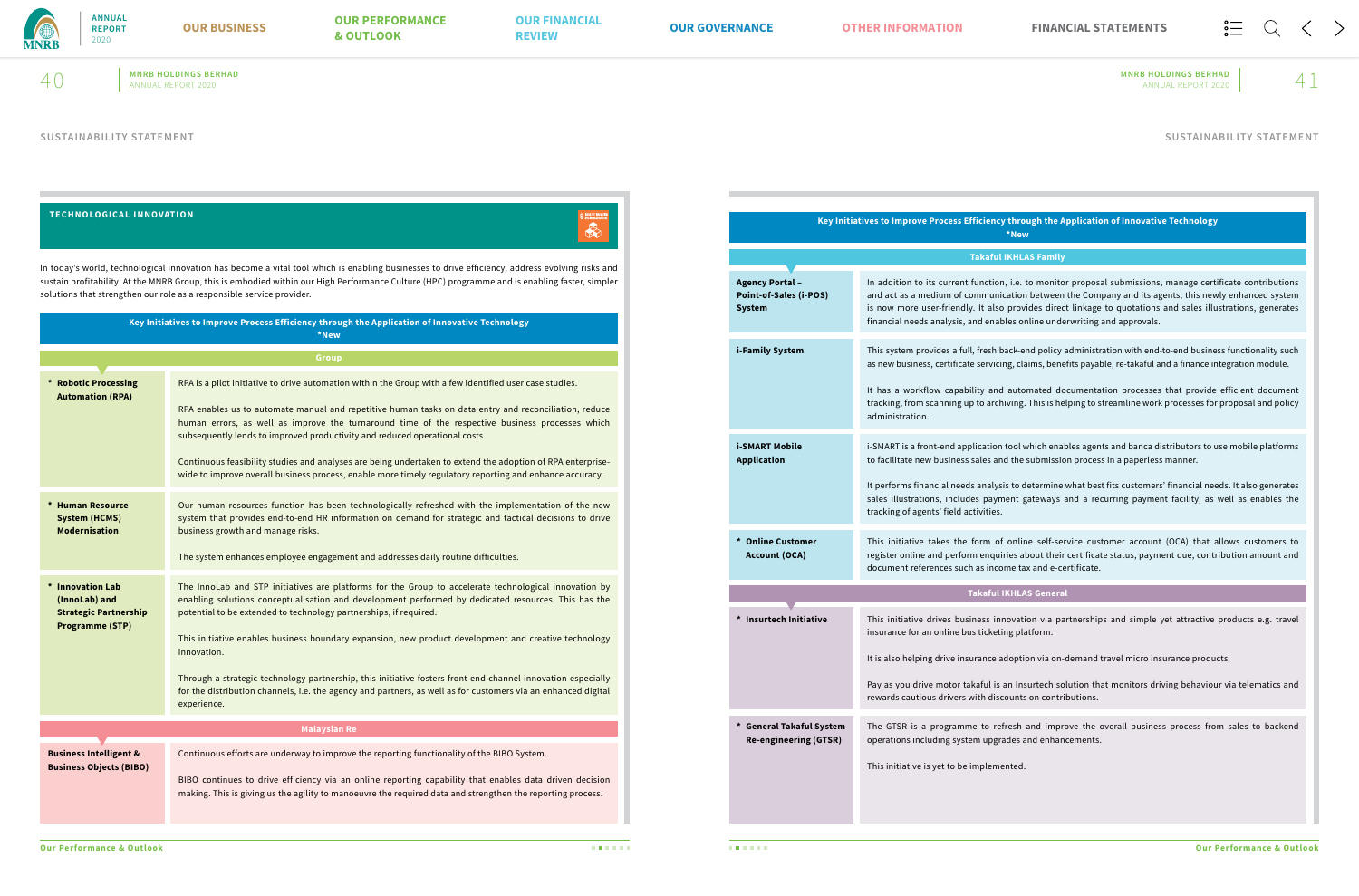

# **MNRB HOLDINGS BERHAD MNRB HOLDINGS BERHAD**  $42$  MNRB HOLDINGS BERHAD MNRB HOLDINGS BERHAD ANNUAL REPORT 2020  $43$

|                                       | Key Initiatives to Improve Process Efficiency through the Application of Innovative Technology<br>*New                                                                                                                                                                                                                                                                                                   |
|---------------------------------------|----------------------------------------------------------------------------------------------------------------------------------------------------------------------------------------------------------------------------------------------------------------------------------------------------------------------------------------------------------------------------------------------------------|
|                                       | <b>Takaful IKHLAS General</b>                                                                                                                                                                                                                                                                                                                                                                            |
| * Motor Takaful (MT)<br><b>Portal</b> | The MT portal has improved the user interface of the Motor Takaful portal with its offer of a mobile friendly<br>experience via a simplified end-to-end process for New Business and Renewals. It also offers the capability<br>to work with other online motor partners.                                                                                                                                |
| * General Partnership<br>Portal       | This portal is used by Bancassurance partners for certificate and endorsement enquiry purposes. It also<br>allows Banca partners to make requests for endorsement. It will be further enhanced to offer claims request<br>and enquiry.<br>This helps reduce the process turnaround time and minimise the loss of documents in transit.                                                                   |
| * B2C Personal Accident<br>System     | The Business to Customer (B2C) Personal Accident System enables customers to obtain Takaful proposals,<br>quotations and make purchases online.<br>This user-friendly system allows customers to directly acquire information on insurance as well as Takaful<br>certificates and cover via a mobile-friendly interface that includes email and SMS notifications for status<br>updates of certificates. |
| * IKHLAS-O                            | This is a pilot project to provide a user-friendly mobile application for sales agents to generate quotations<br>for new vehicles.<br>The system aims to improve the overall turnaround time for new vehicle quotation requests and improve<br>both the sales agent and customer experience.                                                                                                             |

Digitalisation simplifies standard processes for our employees and thus enables them to focus their efforts on the more complex cases to provide better services for our customers. We are currently exploring the use of Insurtech in providing end-to-end solutions.

Moving forward, we will continue to capitalise on the latest technologies to enhance the MNRB Group's business operations as well as to develop and enhance our products and services. We will also continue to further explore technological innovation in the areas of mobile applications, process automation, data analytics and online distribution, amongst others.

- Basic Principle employees should conform strictly to the laws and regulations of Malaysia; **1**
- Conflict of Interest employees may not either directly or indirectly become **2 b** conflict or interest – employees may not eith involved in any venture, business or dealing;
- Zero tolerance towards any illegal gratification or corrupt practice, **3 i.e.** solicitation and/or making/accepting corrupt payments or commissions; and **3**
- Gifts and entertainment are to be restricted within reasonable bounds, **4 i.e.** gifts of consumable goods, flowers and other items, of nominal value.

The MNRB Group acknowledges that it is vital to conduct business in compliance with ethical standards and applicable regulatory requirements. In line with this principle, our employees uphold the MNRB Group's values of integrity, collaboration and expertise, in all their dealings, thereby safeguarding the interests of our stakeholders. Our internal policies and procedures address issues related to bribery, anti-corruption and money-laundering, and are regularly communicated to all employees. By adopting these policies and procedures, we aim to ensure that the Group and its employees consistently carry out business ethically and with integrity.

Following the introduction of new legislation and guidelines, namely Section 17A of the Malaysian Anti-Corruption Commission or MACC (Amendment) Act 2018 on Corporate Liability, as well as Companies Act 2016 and MCCG 2017, there is a growing demand for commercial companies like the MNRB Group to promote better corporate governance and legal compliance by requiring all its stakeholders to play a proactive role in preventing corrupt practices. In this context, the MNRB Group is expected to safeguard its businesses and ensure all commercial activities are carried out in an environment which is free from corruption.





The MNRB Group Code of Conduct for employees (Code of Conduct) is incorporated within the MNRB's Scheme of Service for strict adherence by all employees. Amongst others, it outlines the following principles:

In addition to the Code of Conduct, the MNRB Group has in place a Group Whistleblowing Policy, Fit & Proper Policy and Related Party Transaction Policy to govern the conduct of

16 PEACE JUSTICE<br>
AND STRONG<br>
NSTITUTIONS

As the Group has takaful and retakaful businesses under its stable, it has established the Shariah Governance Policy with the primary objective of strengthening the effectiveness of Shariah governance arrangements that are well-integrated within the business and risk strategies of the Company. The Policy sets out the strengthened oversight accountabilities of the Board, Group Shariah Committee and other key organs involved in the implementation of Shariah governance.

# **BUSINESS ETHICS & CORPORATE GOVERNANCE**

# **SUSTAINABILITY STATEMENT SUSTAINABILITY STATEMENT**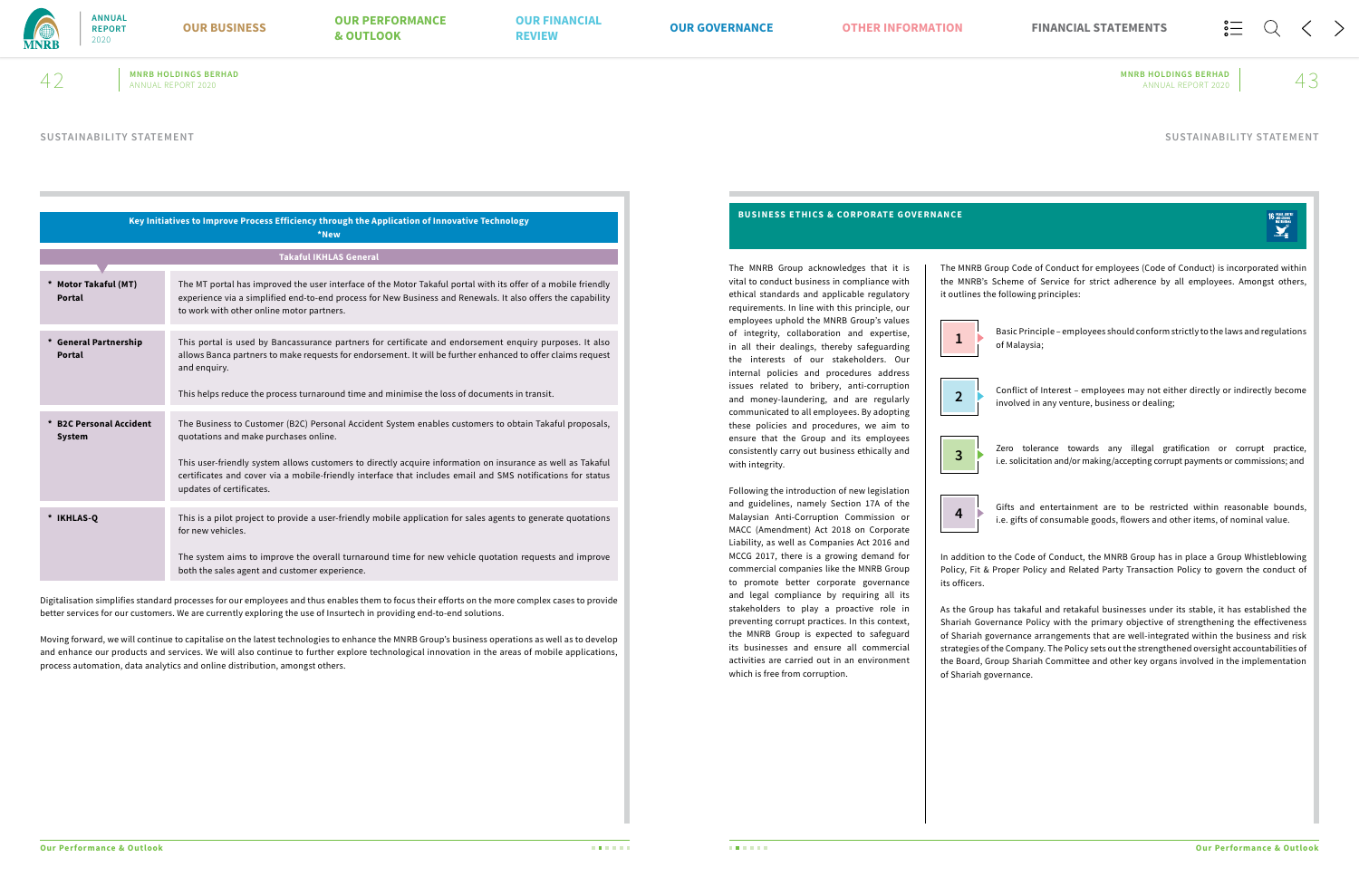

**MNRB HOLDINGS BERHAD MNRB HOLDINGS BERHAD**  $44 \,$  MNRB HOLDINGS BERHAD MNRB HOLDINGS BERHAD ANNUAL REPORT 2020  $45$ 

|                                                                                                                                                                                               | <b>Initiatives to Ensure Business Ethics and Compliance</b>                                                                                                                                                                                                                                                                           |                                    |                                                                                                                                                                                                                   |  |
|-----------------------------------------------------------------------------------------------------------------------------------------------------------------------------------------------|---------------------------------------------------------------------------------------------------------------------------------------------------------------------------------------------------------------------------------------------------------------------------------------------------------------------------------------|------------------------------------|-------------------------------------------------------------------------------------------------------------------------------------------------------------------------------------------------------------------|--|
| <b>Group Anti-Corruption and</b><br><b>Bribery Policy</b>                                                                                                                                     |                                                                                                                                                                                                                                                                                                                                       | <b>Group Whistleblowing Policy</b> | <b>MNRB Group Code of Conduct</b>                                                                                                                                                                                 |  |
| Communicates our commitment to<br>prevent and detect fraud as well as<br>other irregularities such as bribery and<br>corruption.                                                              | The Group Whistleblowing Policy<br>provides an avenue for employees and<br>members of the public to disclose any<br>improper conduct in accordance with the<br>procedures as provided under the policy.<br>It provides protection for employees and<br>members of the public who report such<br>allegations without fear or reprisal. |                                    | The Code of Conduct stipulates, amongst<br>others, that all staff must conform strictly<br>to the laws and regulations of Malaysia<br>along with the accepted standards of<br>business ethics as set out therein. |  |
| <b>Anti-Money Laundering/Counter</b><br><b>Financing of Terrorism (AML/CFT)</b>                                                                                                               | <b>Electronic Compliance Tracking System</b><br>(e-CTS)                                                                                                                                                                                                                                                                               |                                    | <b>Compliance Portal</b>                                                                                                                                                                                          |  |
| Awareness and refresher programmes are<br>conducted annually for all employees and<br>agents. These are offered via e-Learning<br>modules for all staff and on-boarding for<br>new employees. | Monitors regulatory submissions and<br>verification of compliance with the<br>relevant regulatory guidelines.                                                                                                                                                                                                                         |                                    | Internal compliance information pop-up<br>messages/alerts via the intranet as part of<br>the Group's awareness initiatives.                                                                                       |  |
| <b>Compliance Reporting Systems</b>                                                                                                                                                           |                                                                                                                                                                                                                                                                                                                                       |                                    | <b>Shariah Governance Policy</b>                                                                                                                                                                                  |  |
| Whistleblowing hotline and Management Self-Identified Incident<br>(MSII) e-Form submissions are reported to the Compliance Review                                                             |                                                                                                                                                                                                                                                                                                                                       |                                    | In accordance with the regulatory Shariah Governance Framework,<br>this policy is to ensure the Group operations and business                                                                                     |  |

activities are in accordance with Shariah principles.

Committee and Audit Committee.

In addition, we have in place a number of other mechanisms to ensure transparent and compliant operations. These include the dissemination of applicable regulatory guidelines for all Managementlevel employees; awareness briefings on the latest regulatory developments; attestation by the Heads of Departments (HODs) that they are complying with internal policies; and the implementation of a Risk Control Self-Assessment (RCSA) approach for departmental self-assessment on processes and compliance monitoring mechanisms.

Anchored by these fundamentals and in accordance with the MNRB Group Outsourcing Framework and Policy as well as the Group Procurement Policy and Procedures, we carefully assess all counterparties or stakeholders that we are associated with. This involves ensuring the necessary due diligence processes are in place to assess suppliers' background and qualifications prior to their appointment and/or renewal of contracts. Examples of assessment criteria used include suppliers' financial background, compliance with

Our Group Compliance Management Department (GCMD) and Compliance Review Committee are tasked with minimising financial and reputational risks arising from regulatory non-compliance in accordance with our Compliance Management Framework. The MNRB Group's compliance with Shariah Principles is guided by the Shariah Governance Framework and overseen by our Shariah and Business Advisory Department (SBAD), Shariah compliance and Audit function and the Group Shariah Committee, established at the Takaful subsidiary.

Over the years, the GCMD has collaborated with the Risk Management Department (RMD) and SBAD to organise a series of compliance and risk management awareness programmes. The objective of these programmes is to raise our employees' awareness on compliance, risk management and corporate governance matters. The chart above illustrates the initiatives to continue cultivating awareness of ethical conduct, compliance and risk.

regulatory requirements (e.g. in the area of anti-fraud, anti-bribery and corruption), suppliers' experience and capabilities on the subject matter, and the quality of their work, among other things.

The Group strives for full compliance with all regulatory policies and guidelines, as well its own internal Code of Conduct, internal policies and procedures.

To instil trust and confidence as well as to allow informed investment decisions by our shareholders, we disclose fair and balanced information of relevance, including the MNRB Group Corporate Governance Report via the MNRB Group Corporate website – **www.mnrb.com.my**.

We are aware of the increasing frequency and sophistication of cybersecurity incidents directed at major financial and insurance institutions. The potential damage inflicted from these incidents could significantly affect the MNRB Group's financials and reputation.

Policies and procedures, such as the Group's Information Technology (IT) Security Policy, Company Information Protection Policy, Incident Reporting & Computer Incident Response Policy, Mobile Devices & Mobile Computing Policy, Bring Your Own Device Policy, Cryptography Policy and Media Disposal Policy are cascaded down from the Group-level and extended to all our subsidiaries. This ensures that the Group as a whole is complying with the relevant regulatory requirements, including the Personal Data Protection Act 2010.

We continually invest and improve our IT security, infrastructure and processes to protect data and information entrusted to us by our stakeholders.

|                                                                                                                                                                         | <b>Initiatives to Ensu</b>         |
|-------------------------------------------------------------------------------------------------------------------------------------------------------------------------|------------------------------------|
| <b>Annual Penetration Testing</b>                                                                                                                                       | <b>Encrypti</b><br><b>Database</b> |
| To assess the vulnerability of our IT<br>infrastructure (applicable to both the<br>Group and its subsidiaries).                                                         | To protect c                       |
| <b>IT Risk Management</b>                                                                                                                                               | <b>Disaster</b>                    |
| To provide oversight of technology<br>operations management and cybersecurity<br>management via the facilitation of risks,<br>action plans and controls identification. | To ensure bus<br>running ir        |

16 PEACE JUSTICE



# **DATA PRIVACY & SECURITY**

# **SUSTAINABILITY STATEMENT SUSTAINABILITY STATEMENT**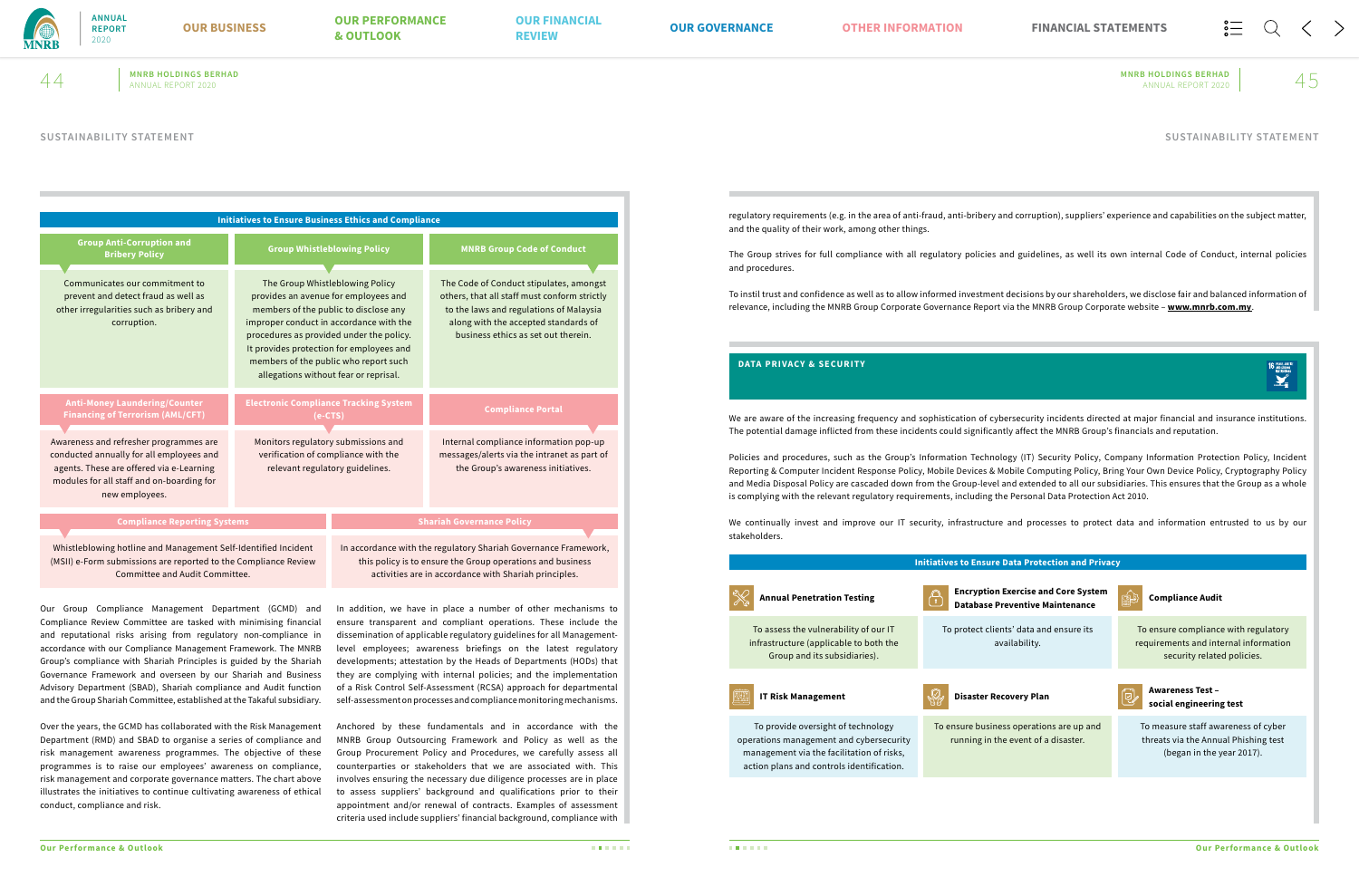

# **MNRB HOLDINGS BERHAD MNRB HOLDINGS BERHAD**  $46$  MNRB HOLDINGS BERHAD MNRB HOLDINGS BERHAD ANNUAL REPORT 2020  $47$

The sustainability of our business is dependent on stakeholder trust and our ability to maintain a secure, confidential environment for them. We are continuously working to improve our data security through investments in both technology and employee awareness programmes.



Investments remain an integral part of our business and we are committed to undertaking these in a responsible manner. We invest to attain optimum returns while balancing the risks involved, hence creating value for our stakeholders. The MNRB Group's investment management approach involves a systematic and structured investment process, focusing on capital preservation, liquidity management and return optimisation. The Investment Committee and the Board have oversight for the investment process which also takes into account EES criteria.

Guided by our Investment Policy Statement, our Group Investment Department and Group Investment Management Committee ensure proper risk management by prudently monitoring existing and screening potential investment portfolios. The department safeguards portfolios by complying with approved Strategic Asset Allocations that have been thoroughly discussed and approved by the Board. Although Environmental, Social and Governance (ESG) matters are not specifically mentioned in the policy statement, when assessing how the issuers are managing their risk and opportunities, we also take into account the ESG perspective.

All investments must also adhere to strict permissible instruments and avoid exposure to impermissible sectors such as gaming and alcohol-related sectors. Investments are only made with approved counterparties who meet the appropriate rating and other relevant criteria within approved credit limits, as stipulated in the investment policies and guidelines. Furthermore, the department ensures that our investments conform to Shariah principles as per the requirements of our takaful funds.

All financial assets are assessed at each reporting date to determine whether there is any objective evidence of impairment due to any significant events having an impact on the estimated future cash flows of the asset.

The Takaful contributions received are strictly invested in Shariah compliant instruments. These are regularly checked for compliance with Shariah principles through regular Shariah reviews and are reported to the Group Shariah Committee.

### **RESPONSIBLE INVESTMENT**

# **EMPOWERING OUR PEOPLE**

We recognise that our employees are crucial to the success of our business and we are committed to enhancing their capabilities. We believe continuous learning and development is essential to equip our people with the right skills, knowledge and competencies. This is embodied in our development framework and is necessary to support our business as we grow.

We endeavour to nurture a high-performance culture to generate growth. Our comprehensive development plans provide opportunities for our employees to enhance their skills, knowledge and capabilities.

|                                                                  | 4 QUALITY<br><b>O</b> DECENT WORK AT                                                                                                                                                                                                                                                                                                                                                                                                                                                                                                                                                                                                                                                                                                                                                                                                                    |
|------------------------------------------------------------------|---------------------------------------------------------------------------------------------------------------------------------------------------------------------------------------------------------------------------------------------------------------------------------------------------------------------------------------------------------------------------------------------------------------------------------------------------------------------------------------------------------------------------------------------------------------------------------------------------------------------------------------------------------------------------------------------------------------------------------------------------------------------------------------------------------------------------------------------------------|
|                                                                  |                                                                                                                                                                                                                                                                                                                                                                                                                                                                                                                                                                                                                                                                                                                                                                                                                                                         |
|                                                                  | <b>Key Training Programmes</b>                                                                                                                                                                                                                                                                                                                                                                                                                                                                                                                                                                                                                                                                                                                                                                                                                          |
|                                                                  | FY 2019                                                                                                                                                                                                                                                                                                                                                                                                                                                                                                                                                                                                                                                                                                                                                                                                                                                 |
| 1.<br>2.<br>3.<br>4.<br>5.<br>6.<br>7.<br>8.<br>9.<br>10.<br>11. | Group Integrated Assurance Approach<br>Reinsurance & Technical Accounting<br>Reverse Stress Testing International Best Practice<br>The Takaful Rendezvous 2018<br><b>Power Communication &amp; Presentation</b><br>Leadership Energy Summit 2018<br><b>Key Drivers Coaching Programme</b><br><b>Product Development with ARGO</b><br>Dynamic Analysis of Risk & Reinsurance Techniques (DART)<br>Developing & Empowering Tomorrow's Leaders<br>9th ASEAN School for Young Insurance Managers (AYIM)                                                                                                                                                                                                                                                                                                                                                     |
|                                                                  | <b>FY 2020</b>                                                                                                                                                                                                                                                                                                                                                                                                                                                                                                                                                                                                                                                                                                                                                                                                                                          |
|                                                                  |                                                                                                                                                                                                                                                                                                                                                                                                                                                                                                                                                                                                                                                                                                                                                                                                                                                         |
| 1.<br>2.<br>3.<br>4.<br>5.<br>6.<br>7.<br>8.<br>9.<br>10.        | Mastering the Secrets of Successful Sales & Marketing Professionals<br>with Finesse Corporate Grooming<br><b>Reinsurance Business Simulation</b><br>A Practical Workshop in Reinsurance Accounting<br><b>Basic Reinsurance &amp; CAT Modelling</b><br>Asia Pacific Training Programme 2019<br>MNRB Group Ideathon 2019 Workshop<br><b>Liability Insurance Seminar 2019</b><br><b>International Reinsurance Management Training</b><br>14th International Shariah Scholars Forum<br>11 <sup>th</sup> International Conference of Financial Crime and Terrorism<br>Financing<br>11. Young Takaful Manager Leadership Programme (YTML)<br>12. Corporate Leader Advanced Programme<br>13. The Takaful Rendezvous 2019<br>14. Group Talent Programme - Structured Leadership Development<br>Programme<br>15. Excellent Customer Service<br>16. YOU Lead 2019 |

### **TALENT DEVELOPMENT**



We believe a structured, targeted and continuous development intervention is essential in equipping our people with the right mindset, knowledge and skills.

### **SUSTAINABILITY STATEMENT SUSTAINABILITY STATEMENT**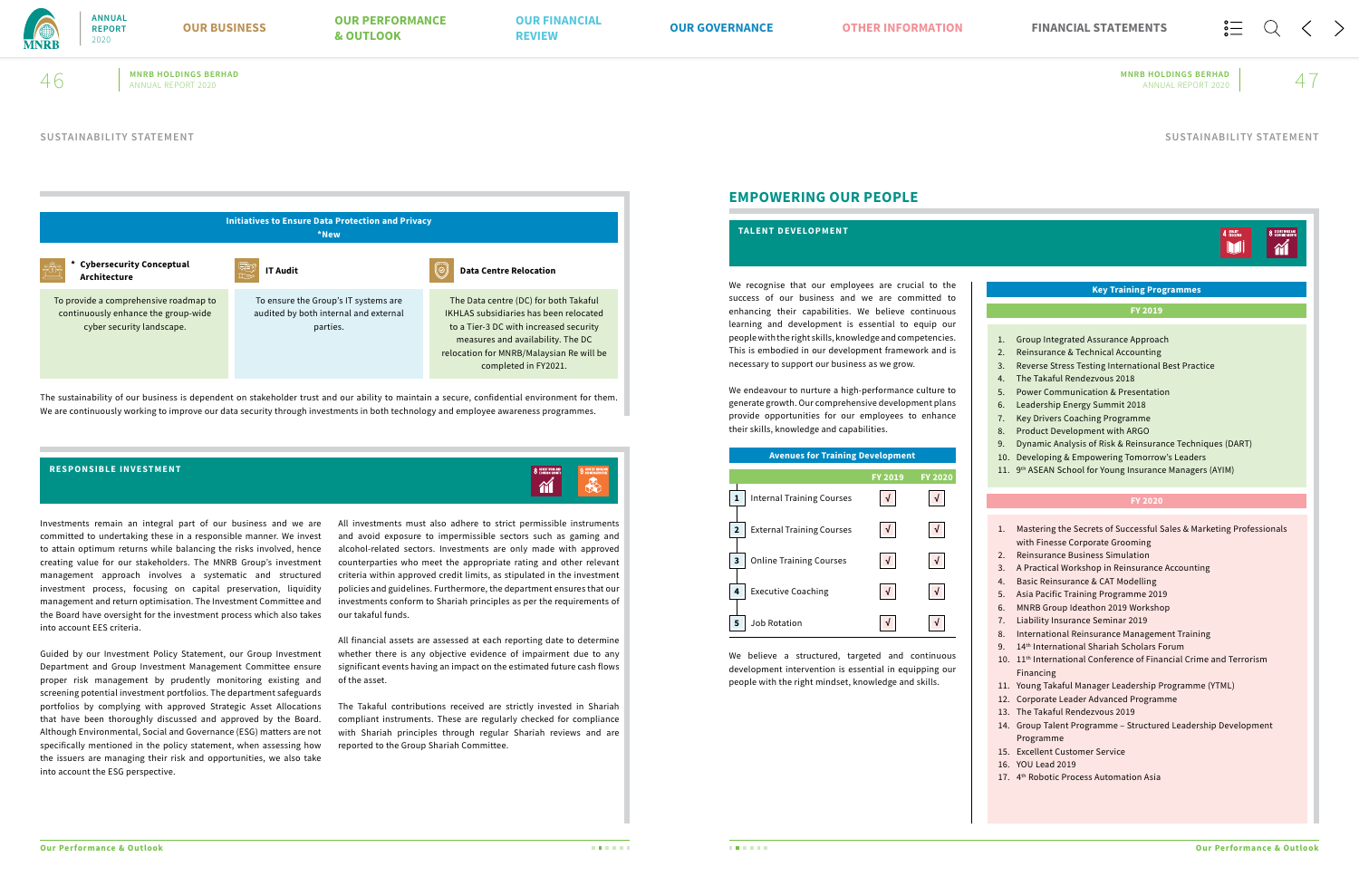

**MNRB HOLDINGS BERHAD MNRB HOLDINGS BERHAD**  $48$  MNRB HOLDINGS BERHAD MNRB HOLDINGS BERHAD ANNUAL REPORT 2020  $49$ 

Internal job rotation and attachment programmes are highly supported as diverse knowledge and skills of our employees could foster creativity and strengthen our problem-solving efforts.

| <b>Key Talent Development Programmes</b> |                                                                                                                                                                                                                                                                                                                                                                                                             |                                                                                                                                                                                                                                                                                                                                                                                                             |  |
|------------------------------------------|-------------------------------------------------------------------------------------------------------------------------------------------------------------------------------------------------------------------------------------------------------------------------------------------------------------------------------------------------------------------------------------------------------------|-------------------------------------------------------------------------------------------------------------------------------------------------------------------------------------------------------------------------------------------------------------------------------------------------------------------------------------------------------------------------------------------------------------|--|
|                                          | <b>Education Assistance Programme (EAP)</b>                                                                                                                                                                                                                                                                                                                                                                 | <b>Leaders as Teachers (LATs)</b>                                                                                                                                                                                                                                                                                                                                                                           |  |
| <b>FY2019</b>                            | A programme to encourage employees to fast-track<br>their progress to pursue industry-specific professional<br>qualifications (e.g. Institute & Faculty of Actuaries or IFoA,<br>the Malaysian Insurance Institute or MII, and the Society<br>of Actuaries). During the reporting year, 63 employees<br>participated in this programme.                                                                     | A reinforcement programme for our employees/internal<br>subject matter experts to conduct and contextualise<br>learning materials for our employees to increase the<br>transfer of newly-acquired knowledge. During the reporting<br>year, 35 employees were engaged, an increase of<br>15 employees from FY2018.                                                                                           |  |
|                                          | <b>Education Assistance Programme (EAP)</b>                                                                                                                                                                                                                                                                                                                                                                 | <b>Leaders as Teachers (LATs)</b>                                                                                                                                                                                                                                                                                                                                                                           |  |
|                                          | A programme to encourage employees to fast-track<br>their progress to pursue industry-specific professional<br>qualifications (e.g. Institute & Faculty of Actuaries or IFoA,<br>the Malaysian Insurance Institute or MII, and the Society<br>of Actuaries). During the reporting year, 56 employees<br>participated in this programme. In addition, one (1) of our<br>scholars qualified to be an actuary. | A reinforcement programme for our employees/internal<br>subject matter experts to conduct and contextualise<br>learning materials for our employees to increase the<br>transfer of newly-acquired knowledge. During the reporting<br>year, 109 employees participated in this programme.                                                                                                                    |  |
| <b>FY2020</b>                            | <b>Executive Coaching Programme</b>                                                                                                                                                                                                                                                                                                                                                                         | <b>Structured Leadership Development Programme (SLDP)</b>                                                                                                                                                                                                                                                                                                                                                   |  |
|                                          | A programme where we engaged professional coaches to<br>help our senior management to gain self-awareness, clarify<br>goals, achieve their development objectives and unlock<br>their potential. During the reporting year, 12 employees<br>were selected to undergo the programme<br>for six (6) months.                                                                                                   | In this programme, talents were trained and coached to<br>enhance their leadership skills in the areas of Leading Self,<br>Leading Team and Communication. This three (3) modules<br>programme was developed based on the MNRB Group<br>Leadership Competencies and conducted over a one (1)<br>year period. It involved around 150 talents across different<br>levels and companies within the MNRB Group. |  |

To ensure that our pool of talent is well developed, we have established our Group Talent Programme. Candidates undergo a rigorous identification and selection process before being incepted into the talent pool. Post-inception, they are required to tailor their own Individual Development Plan (IDP) and attend our Structured Leadership Development Programme (SLDP). We also identify successors for our Mission Critical Positions (MCP) and Operational Critical Positions (OCP) from the talent pool.

Our talent development programmes focus on utilising human capital to advance our business and create value over the short, medium and long-terms. We will continue to grow talent that complements our transformation efforts through initiatives and internal programmes (including leadership and career development initiatives) as well as succession plans.

The MNRB Group also supports local youth employment by providing local graduates with hands-on opportunities to obtain technical knowledge and soft skills through our internship programmes.

In addition, the Group participates in the PNB Graduate Executive Trainee (PNB GET) programme, in support of the Government's effort to intensify the employability and marketability of Malaysian graduates (locally or abroad). This programme aims to enhance these trainers' personal development and better equip them with the relevant skills for job placements. As at March 2020, we had already offered 53 permanent positions to qualified trainees, based on the available vacancies.

We also provide training for the industry and our business partners in an effort to further promote professionalism as well as the upskilling of the insurance and takaful industry.

| <b>Key Training Programmes for the Industry</b>                    |                                                                    |  |  |  |
|--------------------------------------------------------------------|--------------------------------------------------------------------|--|--|--|
| <b>FY 2019</b>                                                     | <b>FY 2020</b>                                                     |  |  |  |
| 1. YOU Lead 2018                                                   | Young Takaful Manager Leadership Programme (YTML)<br>1.            |  |  |  |
| 2.<br><b>IKHLAS Academy - Rising Star</b>                          | YOU Lead 2019<br>2.                                                |  |  |  |
| 3. IKHLAS Academy – Wasilah Kesejahteraan                          | <b>IKHLAS Academy - Rising Star</b><br>3.                          |  |  |  |
| IKHLAS Academy – Advanced Takaful Planning<br>4.                   | IKHLAS Academy – Wasilah Kesejahteraan<br>4.                       |  |  |  |
| 5.<br>IKHLAS Academy – Leadership & Agency Management<br>Programme | IKHLAS Academy - Advanced Takaful Planning<br>5.                   |  |  |  |
| 6.<br><b>IKHLAS Academy - Agency Business Survival</b>             | IKHLAS Academy – Leadership & Agency Management<br>6.<br>Programme |  |  |  |
|                                                                    | 7.<br><b>IKHLAS Academy - Agency Business Survival</b>             |  |  |  |

# **SUSTAINABILITY STATEMENT SUSTAINABILITY STATEMENT**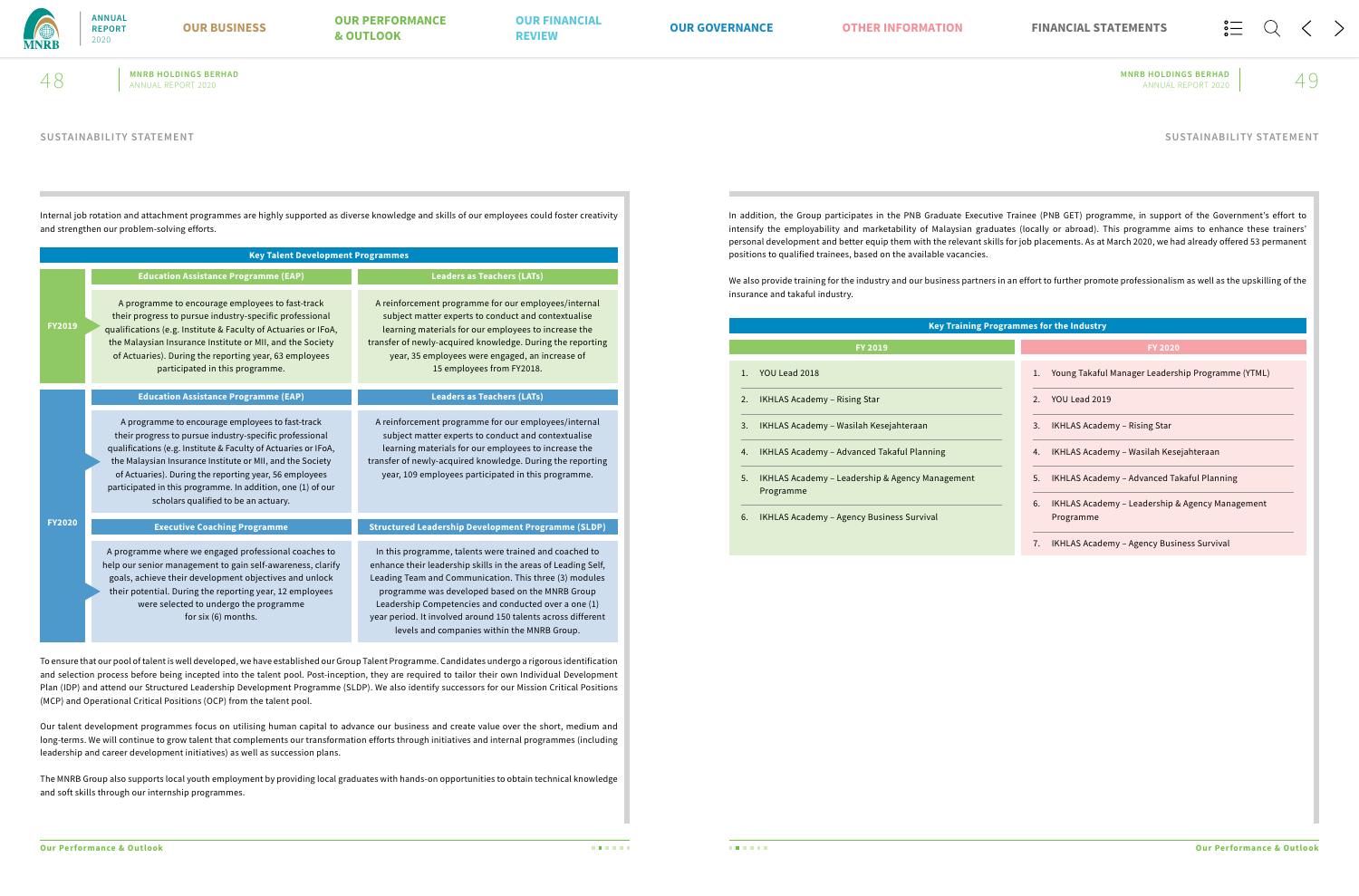

**MNRB HOLDINGS BERHAD MNRB HOLDINGS BERHAD**

We recognise that the sustainable growth of our business is tied to the well-being of our employees. To this end, we maintain a conducive work environment, offer competitive remuneration and benefits to our employees, as well as embrace the diversity of our people in the areas of gender, age, skills and experience. In doing this, we are able to steadily attract and retain a pool of top talent.

Our Recruitment Policy governs all aspects of employment practices. It embraces diversity and inclusion based on skills and expertise. **Diagram 6** below presents our employee profile. We recognise the value of having diverse talent across different gender and age groups, thereby enabling us to leverage on the wealth of experience and industry exposure of more experienced employees as well as the more creatively inclined mindsets of younger employees. Our initiatives to support the development of local talent underscore our commitment to strengthen the Malaysian economy and fortify the growth of the local re/insurance and re/takaful industry as a whole.





### **ATTRACTIVE & INCLUSIVE WORKPLACE**

As a responsible employer, we are committed to continuously protecting our employees by providing a safe and conducive working environment. This includes being mindful of their health and well-being. Our key initiatives to maintain a healthy and conducive workplace are presented below.

| <b>Key Well-being Initiatives</b>                                                                                                           |               |               |  |
|---------------------------------------------------------------------------------------------------------------------------------------------|---------------|---------------|--|
|                                                                                                                                             | <b>FY2019</b> | <b>FY2020</b> |  |
| yees for their contributions.                                                                                                               |               |               |  |
|                                                                                                                                             | $\sqrt{}$     |               |  |
| day at any time between                                                                                                                     |               |               |  |
| ave more control over their                                                                                                                 | √             |               |  |
| our staff to lead a healthier<br>out key aspects of healthy<br>he health week include:<br>on for all staff;<br>rage staff to participate in | $\sqrt{}$     |               |  |
| owards healthier lifestyle<br>nd futsal are organised for                                                                                   |               |               |  |
| de corps among employees.<br>int and bowling tournament<br>om employees.                                                                    |               |               |  |
| ing. The OSH Committee<br>including Basic Fireman<br>rst Aider Training, and an<br>r Bangunan Malaysian Re.                                 |               |               |  |

|                  | <b>Key Well-being Initiatives</b>                                                                                                                                                                                                                                                                                                                                                                                                                                                                                    |
|------------------|----------------------------------------------------------------------------------------------------------------------------------------------------------------------------------------------------------------------------------------------------------------------------------------------------------------------------------------------------------------------------------------------------------------------------------------------------------------------------------------------------------------------|
|                  |                                                                                                                                                                                                                                                                                                                                                                                                                                                                                                                      |
| 1.               | <b>Long Service Awards</b><br>To recognise and reward our long-serving employees for their contributions.                                                                                                                                                                                                                                                                                                                                                                                                            |
| 2.               | <b>Nursing Room</b><br>Made available for nursing mothers.                                                                                                                                                                                                                                                                                                                                                                                                                                                           |
| $\overline{3}$ . | <b>Flexible Working Hours (FWH)</b><br>All levels of employees can begin their work day at any time between<br>7:30 am and 10:00 am.                                                                                                                                                                                                                                                                                                                                                                                 |
| 4.               | <b>Flexible Working Arrangement (FWA)</b><br>Executives are no longer desk-bound and will have more control over their<br>time schedules and working environment.                                                                                                                                                                                                                                                                                                                                                    |
| 5.               | <b>Health Week</b><br>Our health week is held annually to encourage our staff to lead a healthier<br>lifestyle. It aims to educate our employees about key aspects of healthy<br>living. The key programmes conducted during the health week include:<br>An Annual Health Screening and Examination for all staff;<br>A Health Talk;<br><b>Nutrition Counselling;</b><br>Healthy Food Promotion; and<br>MNRB Fun Run and Brisk Walk - to encourage staff to participate in<br>activities beneficial to their health. |
| 6.               | <b>Weekly/Monthly Sports activities</b><br>To encourage employees to make changes towards healthier lifestyle<br>where activities such as Zumba, badminton and futsal are organised for<br>interested employees.                                                                                                                                                                                                                                                                                                     |
| 7.               | <b>Recreational Programmes</b><br>To foster positive collaboration and a strong esprit de corps among employees.<br>Activities such as the train hunt, mall hunt, food hunt and bowling tournament<br>have garnered overwhelming positive response from employees.                                                                                                                                                                                                                                                   |
| 8.               | <b>Occupational Safety &amp; Health initiatives</b><br>To care for employees' health and well-being. The OSH Committee<br>has initiated/organised relevant activities including Basic Fireman<br>and Firefighting training for Fire Marshals, First Aider Training, and an<br>Ergonomic & Internal Air Quality Assessment for Bangunan Malaysian Re.                                                                                                                                                                 |

8 DECENT WORK AN

 $\overline{5}$   $\overline{\mathbb{Q}}$ 

### **SUSTAINABILITY STATEMENT SUSTAINABILITY STATEMENT**

**ANNUAL REPORT** 2020

 $50$  MNRB HOLDINGS BERHAD MNRB HOLDINGS BERHAD ANNUAL REPORT 2020  $51$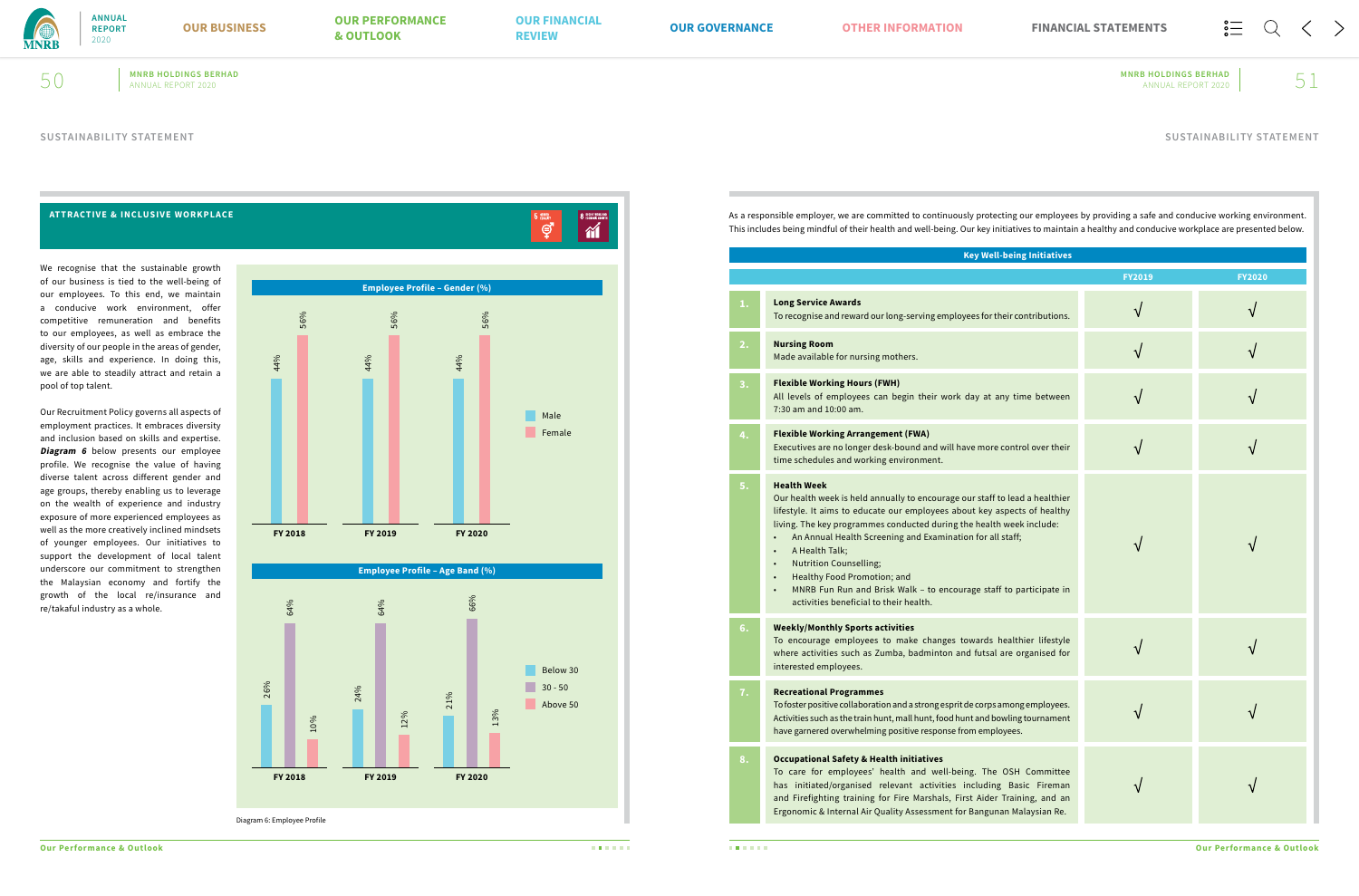

# **MNRB HOLDINGS BERHAD MNRB HOLDINGS BERHAD**  $52$  MNRB HOLDINGS BERHAD MNRB HOLDINGS BERHAD ANNUAL REPORT 2020  $53$

We recognise the importance of employee engagement in sustaining employee morale and productivity and have established various channels that promote employee engagement. Knowing that their feedback is heard and acted upon keeps our employees motivated and satisfied.

An enhanced sense of well-being motivates employees to contribute towards organisational success. To this end, we undertake an annual survey to gauge employee satisfaction levels. During the financial year in review, we recorded an average employee engagement score of 80%, in comparison to 79% in FY2017 and FY2018. We are continuously developing action plans to address our employees' concerns and identify improvement initiatives to increase employee satisfaction levels.

|                        | <b>Employee Engagement Index (EEI) Results</b> |               |               |
|------------------------|------------------------------------------------|---------------|---------------|
| <b>Company</b>         | <b>FY2018</b>                                  | <b>FY2019</b> | <b>FY2020</b> |
| <b>MNRB</b>            | 81%                                            | 82%           | 79%           |
| Malaysian Re           | 80%                                            | 85%           | 90%           |
| Takaful IKHLAS Family  | 79% (TIB)                                      | 78%           | 85%           |
| Takaful IKHLAS General |                                                | 79%           | 86%           |

*The EEI is a leading indicator of employee satisfaction, loyalty, advocacy and pride towards the company.*

|                        | <b>Employee Attrition Rate (%)</b> |               |               |
|------------------------|------------------------------------|---------------|---------------|
| <b>Company</b>         | <b>FY2018</b>                      | <b>FY2019</b> | <b>FY2020</b> |
| MNRB                   | 7.8                                | 6.2           | 6.8           |
| Malaysian Re           | 5.8                                | 4.7           | 7.4           |
| Takaful IKHLAS Family  | 11.0                               | 9.8           | 6.0           |
| Takaful IKHLAS General |                                    |               | 5.9           |

| <b>Key Employee Engagement Channels</b> |                                                                                                                                                                                                                |               |               |
|-----------------------------------------|----------------------------------------------------------------------------------------------------------------------------------------------------------------------------------------------------------------|---------------|---------------|
|                                         |                                                                                                                                                                                                                | <b>FY2019</b> | <b>FY2020</b> |
|                                         | Regular townhall gatherings to hear from our employees, to provide<br>updates on business performance and key developments.                                                                                    |               |               |
| 2.                                      | Chat session with the President & GCEO to provide the opportunity for<br>lower level employees to get to know him and let their issues be heard.                                                               |               |               |
|                                         | Allocation of engagement budget for HOD's to conduct their own<br>engagement activities.                                                                                                                       |               |               |
|                                         | Regular formal written communication from the desk of the President &<br>GCEO to communicate business performance and key developments to all<br>employees.                                                    |               |               |
| 5.                                      | Focus group discussions to identify and understand employees'<br>concerns and issues.                                                                                                                          | $\sqrt{ }$    |               |
| 6.                                      | Career discussion between HODs and employees as an avenue to provide<br>clarity on career growth and development.                                                                                              |               |               |
| 7.                                      | iPTalks (our version of the popular "TED Talks") - conducted in the form of<br>a competition for employees to share their passion with their colleagues<br>and create fun at work.                             |               |               |
| 8.                                      | The Heart-To-Heart Mentoring Programme - a programme that promotes<br>the demonstration of good behaviour based on the Group's Core Values.                                                                    | X             |               |
| 9.                                      | The regular check-in session or one-to-one session was introduced to<br>foster health relationships between a supervisor and his/her subordinates<br>and to provide clear direction and guidance to the staff. |               |               |

 $\sqrt{\ }$  = Include X = Not Include

# **EMBRACING CORPORATE RESPONSIBILITY**

| <b>COMMUNITY DEVELOPMENT</b>                                                                                                                                                                                                                                                                                                                                                                                                    |                                                                                                                                                                                                                                                                                                                                                               |                                                                                                                                                                                                                                                                                           |  |  |
|---------------------------------------------------------------------------------------------------------------------------------------------------------------------------------------------------------------------------------------------------------------------------------------------------------------------------------------------------------------------------------------------------------------------------------|---------------------------------------------------------------------------------------------------------------------------------------------------------------------------------------------------------------------------------------------------------------------------------------------------------------------------------------------------------------|-------------------------------------------------------------------------------------------------------------------------------------------------------------------------------------------------------------------------------------------------------------------------------------------|--|--|
| The MNRB Group remains steadfast in its efforts to contribute to the needs of society in general as well as to specific target audiences. As a<br>market leader, we share the responsibility for nurturing the growth of the local reinsurance and retakaful industries by preparing and gearing up<br>professionals with the right knowledge, skills and competencies. Our key market training programmes are presented below. |                                                                                                                                                                                                                                                                                                                                                               |                                                                                                                                                                                                                                                                                           |  |  |
| <b>Programme for Insurance Executive</b><br><b>Development (PIED)</b>                                                                                                                                                                                                                                                                                                                                                           | <b>Young Emergent Leadership Showcase</b><br>(YouLead!)                                                                                                                                                                                                                                                                                                       | <b>Technical Courses in Fire Risk Assessment</b><br>and Special/Self-Rating (FRA)                                                                                                                                                                                                         |  |  |
| This is designed for executives with at<br>least two (2) years of work experience in<br>the insurance industry, as well as those<br>who are well versed in the knowledge of<br>the four (4) classes of insurance<br>(i.e. marine engineering, fire, property<br>and liability).                                                                                                                                                 | A leadership programme for young emerging<br>managers with high potential, it focuses on<br>effective leadership fundamentals, deciphers<br>key industry issues, and provides knowledge<br>sharing/regulatory updates on the insurance<br>industry by experts in their fields.<br>A continuous support group is formed for each<br>batch after the programme. | A programme designed to educate<br>underwriting and marketing professionals<br>from insurance companies with at least two<br>years of experience. Participants are expected<br>to conduct fire risk surveys and have a good<br>grasp of the special/self-rating rules and<br>computation. |  |  |

# **SUSTAINABILITY STATEMENT SUSTAINABILITY STATEMENT**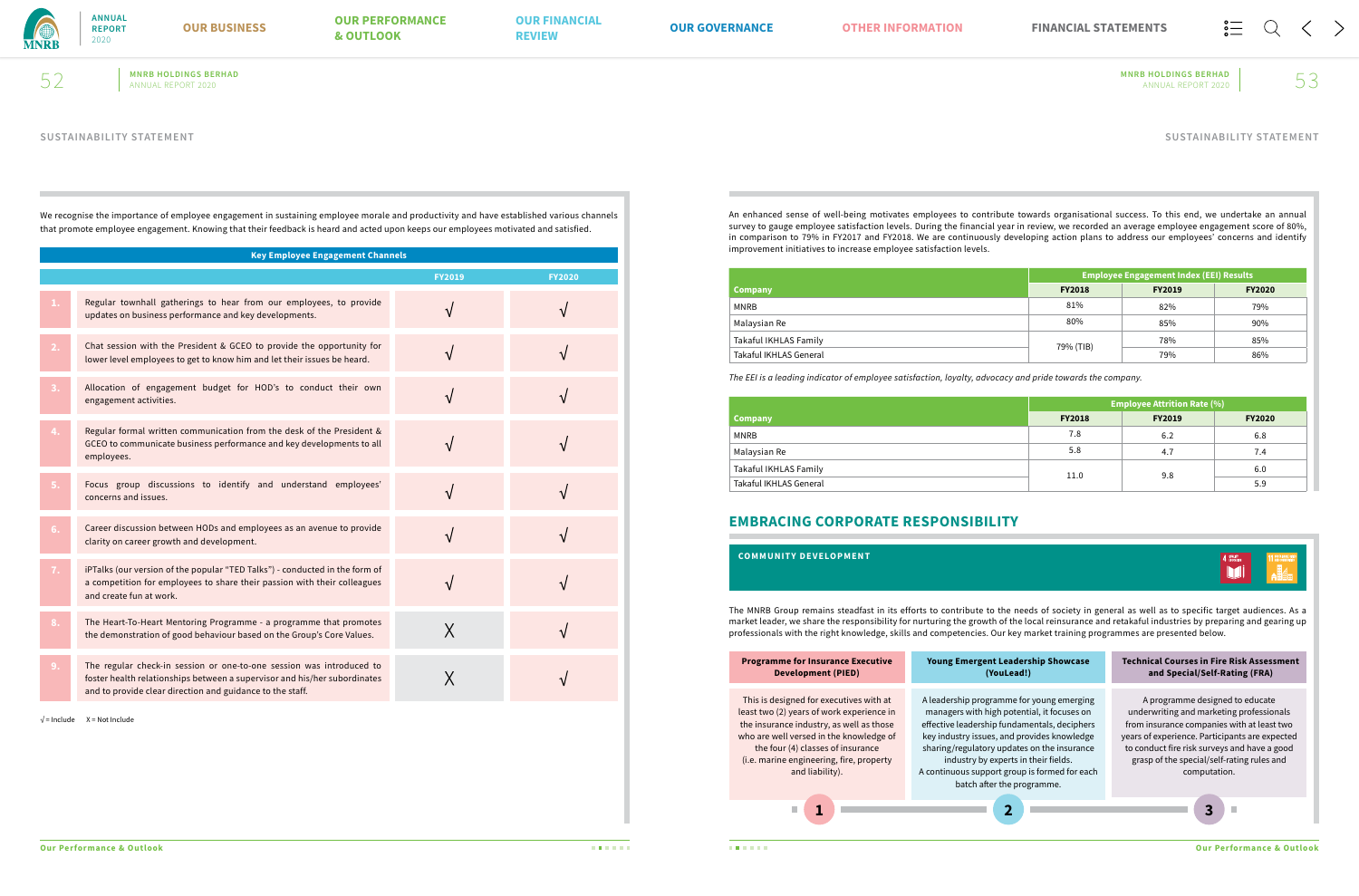

**MNRB HOLDINGS BERHAD MNRB HOLDINGS BERHAD**  $54$  MNRB HOLDINGS BERHAD MNRB HOLDINGS BERHAD ANNUAL REPORT 2020  $55$ 

The MNRB Group remains committed to bringing positive change to communities through monetary and non-monetary means. To this end, we conduct corporate responsibility programmes that focus on education as we believe these have the transformational power to strengthen communities and build their resilience in a sustainable manner. These initiatives also serve to uphold and elevate the quality of life for the less privileged and deprived communities, as well as to promote the social inclusion of communities in general.

# **Our Key Corporate Responsibility Programmes**

# **MNRB Scholarship Fund** A fund established to assist promising Malaysian students by providing them access to education so as to produce quality professionals for the development of the reinsurance and takaful industries. The fields of study include Actuarial Science, Risk Management, Insurance/Takaful, Accounting, Finance and ICT. **Year Contribution (RM) Total number of Scholars FY2017** 1.0 million 101 FY2018 1.2 million 85 **FY2019** 0.85 million 57 **FY2020** 1 0.35 million 1 40 **RM17,021,630** Total Investment since the Funds' Inception

**More than** 

**in 1998**:

**Blood Donation**

The objective of this charity programme is to support the noble mandate of the National Blood Centre (NBC) to increase the supply of blood supply to help less fortunate patients suffering from anaemia, leukaemia, haemophilia, etc.

## No. of donors:

**91 donors** (in FY2020)

## **PGM MNRB ADT Championship**

A sponsorship initiative to support the Professional Golf of Malaysia (PGM) Tour and the Asian Development Tour (ADT) Championship in their efforts to develop a pool of professional Malaysian golfers.

# **Minggu Saham Amanah Malaysia (MSAM)**

An annual integrated investment education programme to increase the public's awareness of the importance of investment and financial planning. Participation in this programme provides an avenue for Takaful IKHLAS to introduce and create awareness of its takaful products.

### **MNRB Ringgit Savvy Programme**

An educational programme for primary and secondary school students to learn about the concept of investments and smart money management. **800** (in FY2018)

No. of participants: **500** (in FY2019) **500** (in FY2020)

### **Our Key Corporate Responsibility Programmes \*New**

**\*Masjid Protect**

I penetration through a community-based platform i.e. mosques by enhancing argeted market segment.

|                                                                             | <b>Our Key Corporate Responsibil</b><br>*New                                                                                                                                                                                                                                                                                                                                                       |
|-----------------------------------------------------------------------------|----------------------------------------------------------------------------------------------------------------------------------------------------------------------------------------------------------------------------------------------------------------------------------------------------------------------------------------------------------------------------------------------------|
|                                                                             | *Masjid Protect                                                                                                                                                                                                                                                                                                                                                                                    |
| No. of participants:<br>20%<br>of the mosque population<br>(4 certificates) | An initiative to increase takaful penetration th<br>financial literacy among the targeted market                                                                                                                                                                                                                                                                                                   |
|                                                                             | *Program Bantuan Untuk Pen                                                                                                                                                                                                                                                                                                                                                                         |
| No. of participants:<br>50                                                  | An initiative by MARA in collaboration with<br>from B40 families. It aims to provide equal op<br>families to succeed in their education.                                                                                                                                                                                                                                                           |
|                                                                             | *COVID-19 Test Fu                                                                                                                                                                                                                                                                                                                                                                                  |
|                                                                             | Malaysian Re contributed RM76,924 to the PIAM Relief Fund.                                                                                                                                                                                                                                                                                                                                         |
| IKHLAS Charity Fund).                                                       |                                                                                                                                                                                                                                                                                                                                                                                                    |
|                                                                             |                                                                                                                                                                                                                                                                                                                                                                                                    |
| No. of participants:<br>30                                                  |                                                                                                                                                                                                                                                                                                                                                                                                    |
|                                                                             | Takaful IKHLAS Family and Takaful IKHLAS General contributed RM67,000 ea<br>Malaysian Re has volunteered to play its role for national service as the admi<br>industry. Effective 11 April 2020, Malaysian Re is tasked with managing the rei<br>*Asnaf Entrepreneurship Pro<br>An entrepreneurship programme organised in<br>become takaful agents by using zakat money.<br>*IKHLAS Waqf & Endown |

### **\*Program Bantuan Untuk Pendidikan (BUDI)**

boration with corporate entities to provide financial assistance to students rovide equal opportunities for Maktab Rendah Sains MARA students from B40 ucation.

### **\*COVID-19 Test Fund**

ed RM67,000 each to the Malaysian Takaful Association (MTA) (utilising their

ice as the administrator of the RM8 million COVID-19 Test Fund, set up by the anaging the reimbursement process and ensuring no over utilisation.

### **\*** eneurship Programme (AEP)

me organised in collaboration with the zakat authority to train eligible asnaf to

### *<u>Iaqf & Endowment (IWE)</u>*

rogramme to benefit both the community and Takaful IKHLAS. This programme efit (Waqf and endowment) to all individual Takaful IKHLAS General participants. I be channelled to the Waqf's beneficiary (Muslim) or endowment beneficiary ) ant's name, in the event of an accidental death.

**certificates as at March 2020)**

# **SUSTAINABILITY STATEMENT SUSTAINABILITY STATEMENT**